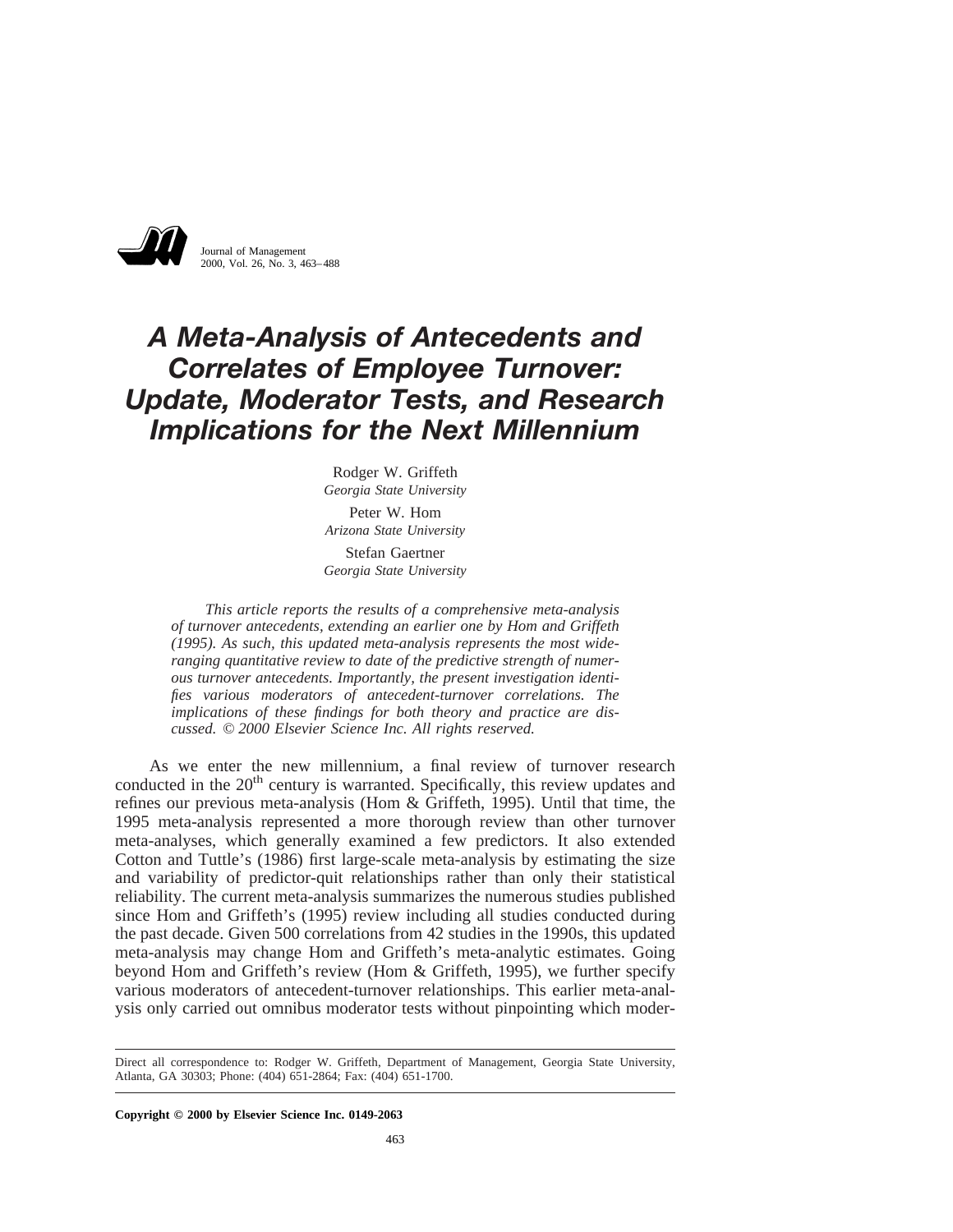ators underlie the pervasive variability in antecedent-turnover correlations (Hunter & Schmidt, 1990). All told, a more thorough meta-analysis of turnover findings may serve to guide research efforts in the next millennium, identifying fruitful avenues for investigation.

## **Method**

## *Study Sources*

To update Hom and Griffeth's meta-analysis (Hom & Griffeth, 1995), we first searched for all published articles reporting predictor-turnover relationships in the 1990s, using computerized sources (e.g., ABI Inform and Social Science Index). We also manually searched key journals in the organizational sciences: *Journal of Applied Psychology*, *Academy of Management Journal*, *Organizational Behavior and Human Decision Processes*, *Administrative Science Quarterly*, *Personnel Psychology*, *Journal of Management*, *Journal of Vocational Behavior*, *Journal of Organizational Behaviour*, *Journal of Occupational Psychology*, and *Human Relations*. We added published correlations to Hom and Griffeth's data base (Hom & Griffeth, 1995) if all of the following conditions were met:

- 1. actual turnover (rather than quit intentions) was assessed;
- 2. the study used a predictive design that collects predictor measures before turnover occurrence; and
- 3. turnover was measured at the individual level of analysis.

These standards for inclusion of correlations correspond to those that Hom and Griffeth (1995) used. Tables 1 to 11 report the total number of samples found for each predictor-turnover relationship.<sup>1</sup> Our analyses excluded relationships assessed in fewer than three independent samples.

## *Meta-Analytical Procedure*

The meta-analysis was conducted with Hunter and Schmidt's formulas (Hunter & Schmidt, 1990). Building on suggestions from Huffcutt, Arthur, and Bennett (1993), we constructed a meta-analysis program based on a Lotus 1-2-3 for Windows spreadsheet and validated formulas using hypothetical data and results published by Huffcutt et al. (1993) and Hunter and Schmidt (1990: 175–198). Following Hunter and Schmidt (1990), we corrected correlations and their variances for sampling error and for measurement errors in predictors. Because predictor reliabilities were sporadically available, we calculated artifact distributions to correct for measurement error (Hunter & Schmidt, 1990: 174).

In addition, we corrected correlations for deviations from sub-optimal turnover base rates. When the proportion of leavers (or stayers) diverges from 50%, turnover variance and antecedent-turnover correlations are attenuated (Kemery, Dunlap, & Griffeth, 1988). Because some studies omitted the necessary data for this correction, we also used artifact distribution formulas (Hunter & Schmidt, 1990). Analogous to attenuation factors for unreliability and range restriction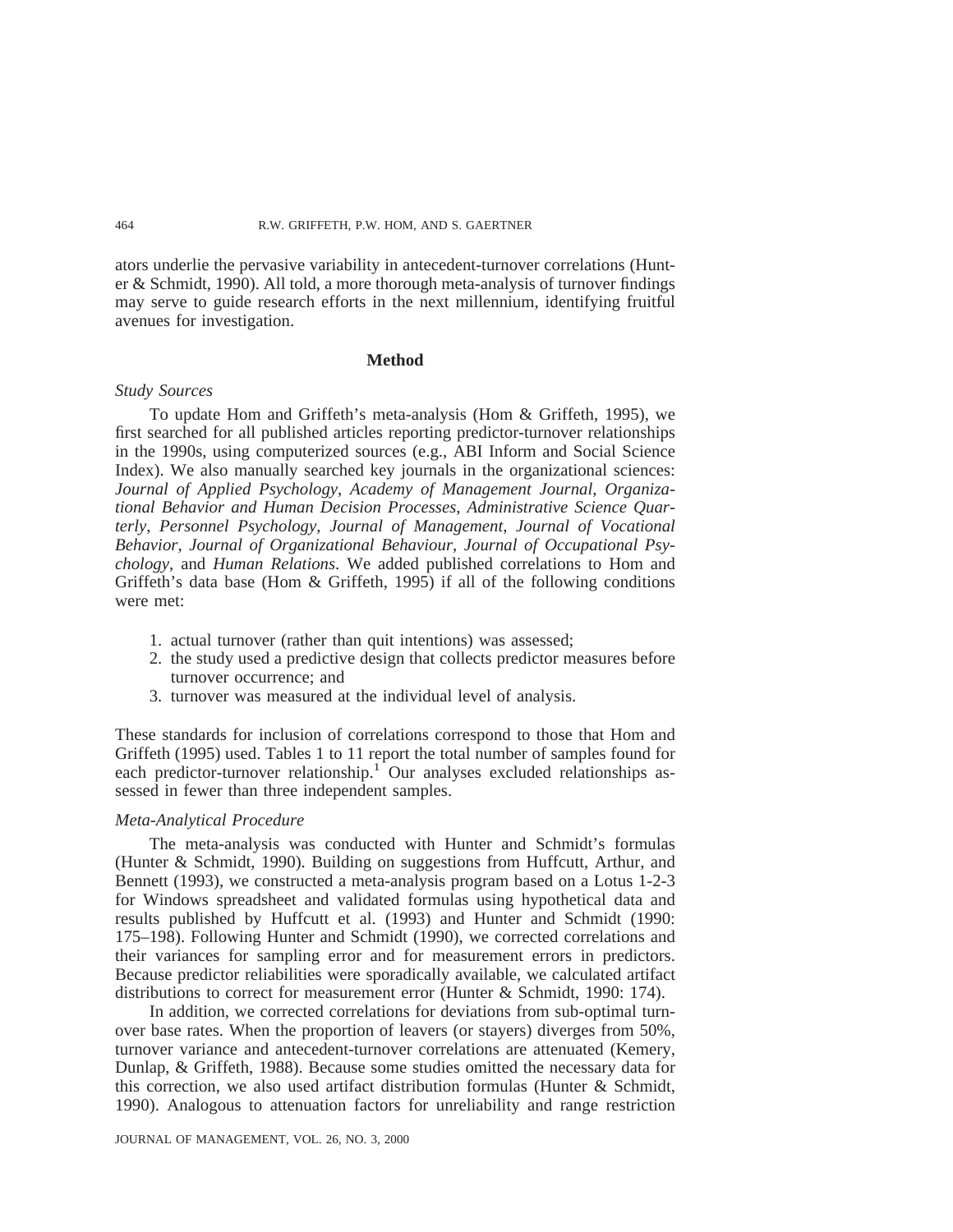| Predictor                     | $\rho_I$<br>$(Hom \&$<br>Griffeth,<br>$1995)^{a}$ | K  | $\boldsymbol{N}$ | $\bar{r}$ | $\rho_I^b$ | % of<br>variance <sub>i</sub> | 95%<br>Credibility<br>Interval, | $Q$ -statistic, | $\rho_2^c$ | $%$ of<br>variance, | 95%<br>Credibility<br>Interval, | $Q$ -statistic, |
|-------------------------------|---------------------------------------------------|----|------------------|-----------|------------|-------------------------------|---------------------------------|-----------------|------------|---------------------|---------------------------------|-----------------|
| Cognitive Ability             | $-.09$                                            | 7  | 6,062            | .01       | .01        | 8%                            | $-.26$ to $+.28$                | $93.4*$         | .02        | 8%                  | $-.28$ to $+.31$                | $93.3*$         |
| Education                     | .07                                               | 35 | 11,708           | .05       | .05        | 44%                           | $-.07$ to $+.17$                | 78.98*          | .06        | 44%                 | $-.07$ to $+.19$                | 78.37*          |
| Training                      | $-.08$                                            | 6  | 3,815            | $-.07$    | $-.07$     | 20%                           | $-.22$ to $+.09$                | $30.05*$        | $-.08$     | 21%                 | $-.26$ to $+.10$                | 28.56*          |
| Marital Status <sup>d</sup>   | $-.01$                                            | 28 | 16.684           | $-.05$    | $-.05$     | 17%                           | $-.22$ to $+.12$                | 160.97*         | $-.05$     | 18%                 | $-.24$ to $+.14$                | 159.09*         |
| Kinship                       |                                                   |    |                  |           |            |                               |                                 |                 |            |                     |                                 |                 |
| responsibilities <sup>e</sup> | $-.10$                                            | 11 | 8,220            | $-.08$    | $-.08$     | 20%                           | $-.22$ to $+.07$                | 55.88*          | $-.10$     | 22%                 | $-.28$ to $+.08$                | $49.20*$        |
| Children                      | $-.14$                                            | 8  | 9.043            | $-.14$    | $-.14$     | 13%                           | $-.29$ to $+.01$                | $63.93*$        | $-.16$     | 14%                 | $-.33$ to $+.01$                | 55.93*          |
| Weighted                      |                                                   |    |                  |           |            |                               |                                 |                 |            |                     |                                 |                 |
| Application                   |                                                   |    |                  |           |            |                               |                                 |                 |            |                     |                                 |                 |
| <b>Blank</b>                  | .33                                               | 6  | 1.329            | .31       | .31        | 4%                            | $-.25$ to $+.87$                | 137.36*         | .31        | 4%                  | $-.26$ to $+.88$                | 135.48*         |
| Race <sup>f</sup>             |                                                   |    | 10.683           | $-.01$    | $-.01$     | 44%                           | $-.07$ to $+.04$                | 15.96*          | $-.02$     | 44%                 | $-.08$ to $+.05$                | $15.93*$        |
| Sex <sup>g</sup>              | $-.07$                                            | 22 | 17.301           | $-.03$    | $-.03$     | 8%                            | $-.26$ to $+.20$                | 259.55*         | $-.03$     | 9%                  | $-.30$ to $+.23$                | 258.42*         |
| Age                           | $-.12$                                            | 45 | 21,656           | $-.09$    | $-.09$     | 13%                           | $-.32$ to $+.13$                | 337.24*         | $-.11$     | 14%                 | $-.36$ to $+.15$                | 313.93*         |
| Tenure                        | $-.17$                                            | 53 | 29,313           | $-.20$    | $-.20$     | 11%                           | $-.43$ to $+.02$                | 472.77*         | $-.23$     | 14%                 | $-.49$ to $+.02$                | 392.40*         |

**Table 1.** Meta-Analysis of Demographic Predictors (All Studies)

*Note:*  $K =$  number of samples;  $N =$  number of observations;  $r =$  sample size weighted average correlations;  $\rho_1 =$  sample size weighted average correlation corrected for measurement error in the predictors; % of variance = percent of variance in the observed correlations accounted for by artifacts; 95% credibility interval =  $\frac{1}{2}$ interval around the mean corrected correlations;  $Q$ -statistic  $=$  Chi-square test for moderators.

 $* p < .05$ <br> $h = 0.05$ 

<sup>a</sup> = Sample size weighted average correlation corrected for measurement error in the predictors found by Hom and Griffeth (1995).

 $b =$  Entries in columns marked with the subscript "1" refer to results obtained from a meta-analysis that controls for measurement error in the predictors and sampliing error.

 $c =$  Entries in columns marked with the subscript "2" refer to results obtained from a meta-analysis that controls for measurement error in the predictors, sampling error, *and* variations in the turnover base-rate across studies.

 $d =$  Low score: Single; High score: Married

 $e = Low score: No employed space; High score: Employee space$ 

 $f =$  Low score: White; High score: Non-white

 $g = Low score: Male; High score: Female$ 

 $\blacktriangleright$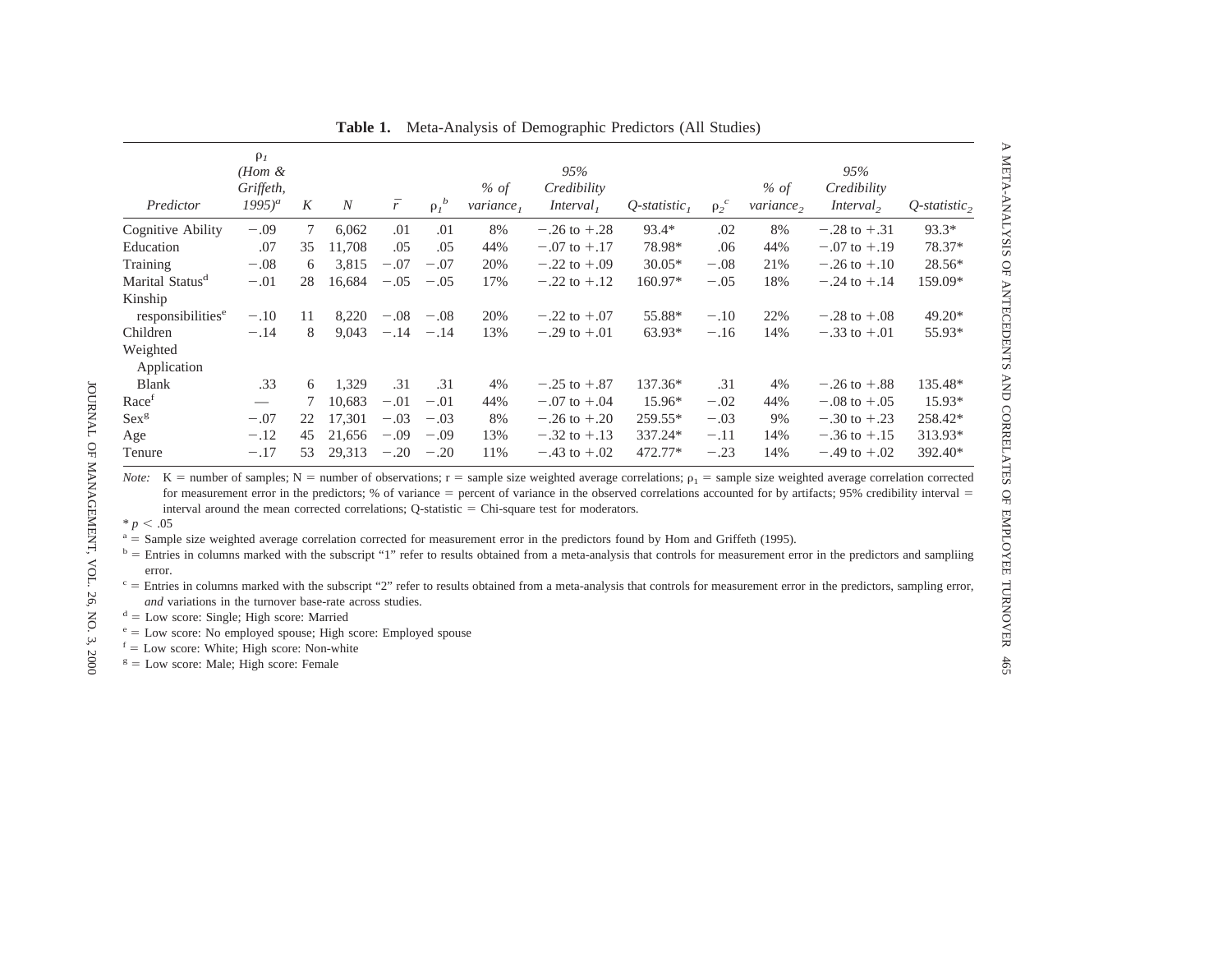| Predictor                     | $\rho_I$<br>$(Hom \&$<br>Griffeth,<br>$1995)^{a}$ | K  | $\boldsymbol{N}$ | $\bar{r}$           | $\rho_I^b$ | $%$ of<br>variance, | 95%<br>Credibility<br>Interval <sub>1</sub> | $Q$ -statistic, | $\rho_2^c$ | % of<br>variance, | 95%<br>Credibility<br><i>Interval</i> , | $Q$ -statistic, |
|-------------------------------|---------------------------------------------------|----|------------------|---------------------|------------|---------------------|---------------------------------------------|-----------------|------------|-------------------|-----------------------------------------|-----------------|
| Overall Job                   |                                                   |    |                  |                     |            |                     |                                             |                 |            |                   |                                         |                 |
| Satisfaction                  | $-.19$                                            | 67 | 24,566           | $-.17-.19$          |            | 25%                 | $-.38$ to .00                               | 271.23*         | $-.22$     | 29%               | $-.44$ to $-.01$                        | 231.27*         |
| Met Expectations              | $-.13$                                            | 8  | 1,486            | $-.13 - .15$        |            | 43%                 | $-.34$ to $+.04$                            | 18.69*          | $-.18$     | 45%               | $-.40$ to $+.04$                        | 17.64*          |
| Compensation                  |                                                   |    |                  |                     |            |                     |                                             |                 |            |                   |                                         |                 |
| Pay                           | $-.06$                                            | 19 | 14,191           | $-.09$              | $-.09$     | 6%                  | $-.37$ to $+.20$                            | 325.65*         | $-.11$     | 7%                | $-.45$ to $+.24$                        | 287.69*         |
| Pay Satisfaction              | $-.04$                                            | 18 | 4,425            | $-.06$              | $-.07$     | 45%                 | $-.22$ to $+.09$                            | $40.16*$        | $-.08$     | 46%               | $-.27$ to $+.11$                        | $39.50*$        |
| Distributive                  |                                                   |    |                  |                     |            |                     |                                             |                 |            |                   |                                         |                 |
| Justice                       | $-.07$                                            | 11 | 4.871            | $-.08 - .09$        |            | 50%                 | $-.19$ to $+.01$                            | 21.87*          | $-.11$     | 53%               | $-.23$ to $+.01$                        | $20.62*$        |
| Leadership<br>Supervisory     |                                                   |    |                  |                     |            |                     |                                             |                 |            |                   |                                         |                 |
| Satisfaction<br>Leader-member | $-.10$                                            | 16 | 3,333            | $-.10 - .10$        |            | 84%                 | $-.17$ to $-.04$                            | 19.08           | $-.13$     | 87%               | $-.20$ to $-.06$                        | 18.38           |
| Exchange                      | $-.23$                                            | 3  |                  | $161 - 21 - 23$     |            | 57%                 | $-.48$ to $+.02$                            | 5.29            | $-.25$     | 58%               | $-.52$ to $+.02$                        | 5.17            |
| Co-worker                     |                                                   |    |                  |                     |            |                     |                                             |                 |            |                   |                                         |                 |
| Work Group                    |                                                   |    |                  |                     |            |                     |                                             |                 |            |                   |                                         |                 |
| Cohesion                      | $-.14$                                            | 9  |                  | $4,558 - 0.09 - 11$ |            | 25%                 | $-.28$ to $+.07$                            | 36.58*          | $-.13$     | 27%               | $-.34$ to $+.08$                        | 33.92*          |
| Co-worker                     |                                                   |    |                  |                     |            |                     |                                             |                 |            |                   |                                         |                 |
| Satisfaction                  | $-.10$                                            | 13 |                  | $1,606 -10 -11$     |            | 79%                 | $-.20 \text{ to } -.01$                     | 16.45           | $-.13$     | 81%               | $-.24$ to $-.02$                        | 16.12           |
| <b>Stress</b>                 |                                                   |    |                  |                     |            |                     |                                             |                 |            |                   |                                         |                 |
| Role Clarity                  | $-.24$                                            | 5  | 795              | $-.18$              | $-.21$     | 100%                | $-.21$ to $-.21$                            | .82             | $-.24$     | 100%              | $-.24$ to $-.24$                        | .77             |
| Role Overload                 | .11                                               | 5  | 3,419            | .09                 | .10        | 100%                | $+.10 \text{ to }+.10$                      | 2.04            | .12        | 100%              | $+.12$ to $+.12$                        | 1.97            |
| Role Conflict                 | .16                                               | 5  | 780              | .17                 | .20        | 100%                | $+.20 \text{ to }+.20$                      | 1.80            | .22        | 100%              | $+.22$ to $+.22$                        | 1.78            |
| <b>Overall Stress</b>         | .19                                               | 8  | 1,716            | .13                 | .14        | 100%                | $+.14$ to $+.14$                            | 7.18            | .16        | 100%              | $+.16$ to $+.16$                        | 7.03            |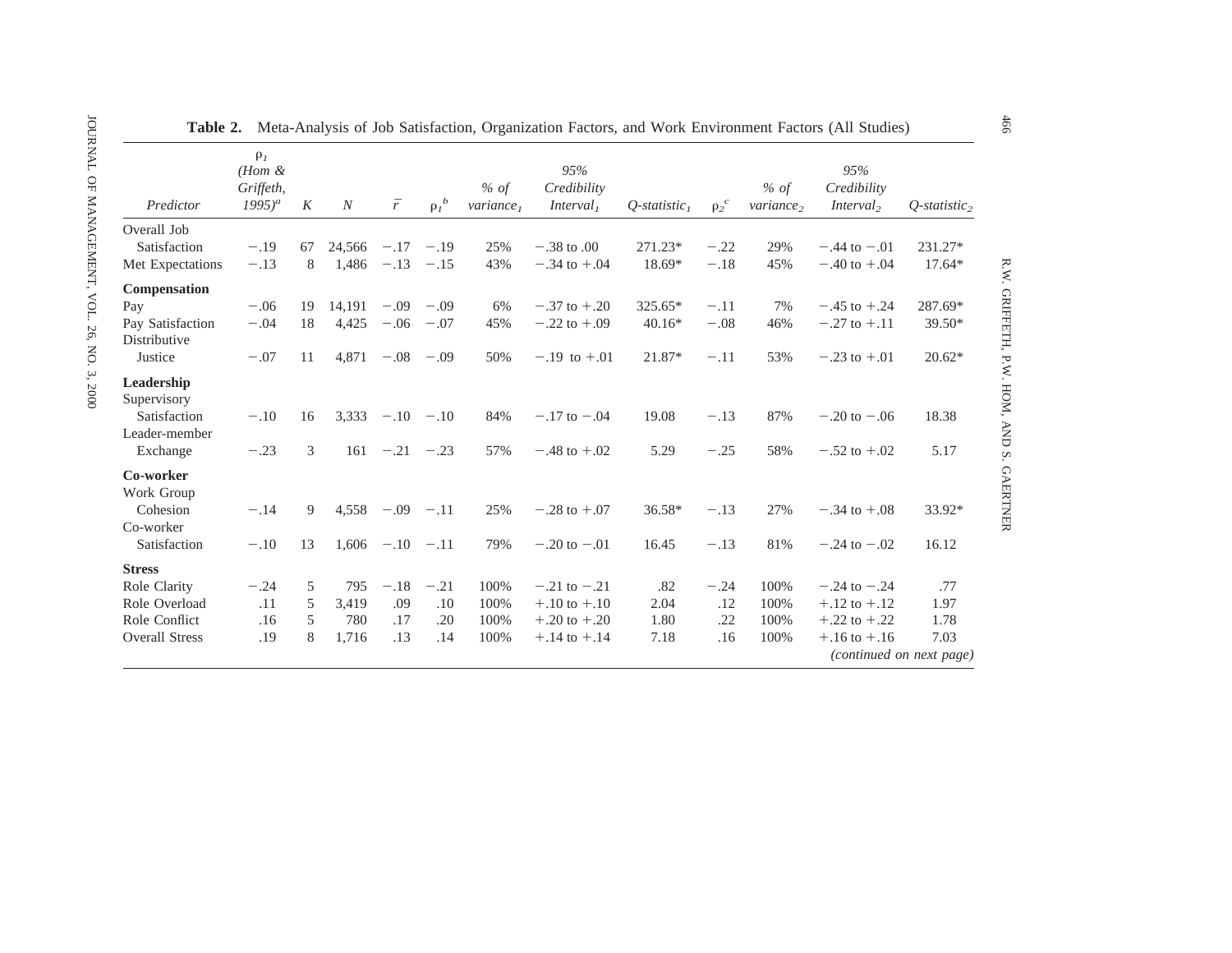|               | Table 2.<br>Continued                          |    |       |              |            |                               |                                 |                 |            |                   |                                         |                 |  |
|---------------|------------------------------------------------|----|-------|--------------|------------|-------------------------------|---------------------------------|-----------------|------------|-------------------|-----------------------------------------|-----------------|--|
| Predictor     | $\rho_I$<br>(Hom &<br>Griffeth,<br>$1995)^{a}$ | K  | N     | $\bar{r}$    | $\rho_I^b$ | % of<br>variance <sub>1</sub> | 95%<br>Credibility<br>Interval, | $O$ -statistic, | $\rho_2^c$ | % of<br>variance, | 95%<br>Credibility<br><i>Interval</i> , | $Q$ -statistic, |  |
| <b>Others</b> |                                                |    |       |              |            |                               |                                 |                 |            |                   |                                         |                 |  |
| Promotional   |                                                |    |       |              |            |                               |                                 |                 |            |                   |                                         |                 |  |
| Chances       | $-.10$                                         | 10 | 5.752 | $-.11 - .12$ |            | 6%                            | $-.48$ to $+.25$                | $178.61*$       | $-.16$     | 6%                | $-.64$ to $+.33$                        | 157.07*         |  |
| Participation | $-.08$                                         | 10 | 4,825 | $-.10-.11$   |            | 51%                           | $-.20 \text{ to } -.02$         | $19.49*$        | $-.13$     | 54%               | $-.24$ to $-.02$                        | $18.47*$        |  |
| Instrumental  |                                                |    |       |              |            |                               |                                 |                 |            |                   |                                         |                 |  |
| Communication | $-.11$                                         | 8  | 5,185 | $-.11 - .11$ |            | 29%                           | $-.24$ to $+.01$                | $27.22*$        | $-.14$     | 33%               | $-.28$ to $+.01$                        | 33.46*          |  |

*Note:*  $K =$  number of samples;  $N =$  number of observations;  $r =$  sample size weighted average correlations;  $\rho_1 =$  sample size weighted average correlation corrected for measurement error in the predictors; % of variance = percent of variance in the observed correlations accounted for by artifacts; 95% credibility interval =  $\frac{1}{2}$ interval around the mean corrected correlations;  $Q$ -statistic  $=$  Chi-square test for moderators.

 $* p < .05$ <br> $h = 0.05$ 

<sup>a</sup> = Sample size weighted average correlation corrected for measurement error in the predictors found by Hom and Griffeth (1995).

 $b =$  Entries in columns marked with the subscript "1" refer to results obtained from a meta-analysis that controls for measurement error in the predictors and sampling error.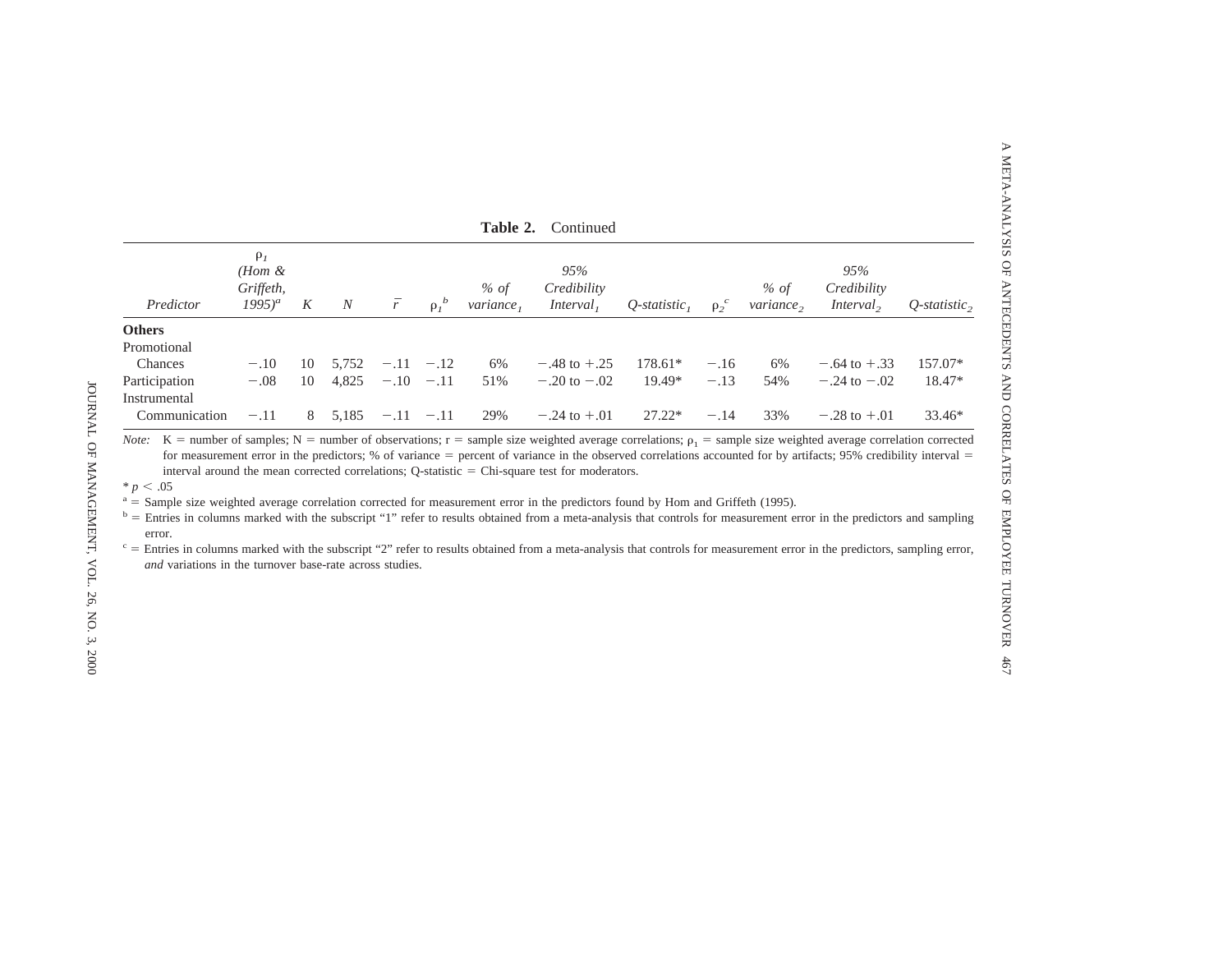| Predictor                                                                                                        | $\rho_I$<br>(Hom &<br>Griffeth,<br>$1995)^{a}$ | K  | N      | $\bar{r}$ | $\rho_I^b$ | % of<br>variance, | 95%<br>Credibility<br>Interval, | $Q$ -statistic, | $\rho_2^c$ | $%$ of<br>variance, | 95%<br>Credibility<br>Interval, | $Q$ -statistic, |
|------------------------------------------------------------------------------------------------------------------|------------------------------------------------|----|--------|-----------|------------|-------------------|---------------------------------|-----------------|------------|---------------------|---------------------------------|-----------------|
| <b>Job Content</b>                                                                                               |                                                |    |        |           |            |                   |                                 |                 |            |                     |                                 |                 |
| Job scope                                                                                                        | $-.13$                                         | 15 | 4,285  | $-.11$    | $-.12$     | 16%               | $-.43$ to $+.18$                | 94.67*          | $-.14$     | 16%                 | $-.49$ to $+.21$                | 92.08*          |
| Routinization                                                                                                    | .09                                            | 6  | 3.707  | .08       | .09        | 50%               | 0 to $+.18$                     | $12.09*$        | .11        | 53%                 | $+.01$ to $+.22$                | 11.33           |
| Work satisfaction                                                                                                | $-.19$                                         | 32 | 9,859  | $-.14$    | $-.16$     | 28%               | $-.36$ to $+.05$                | 113.48*         | $-.19$     | 31%                 | $-.43$ to $+.05$                | $104.46*$       |
| Job involvement                                                                                                  | $-.13$                                         | 16 | 7.666  | $-.08$    | $-.10$     | 31%               | $-.25$ to $+.06$                | $52.37*$        | $-.12$     | 33%                 | $-.31$ to $+.07$                | 48.49*          |
| <b>External environment</b><br>Alternative job<br>opportunities<br>Comparison of<br>alternatives<br>with present | .11                                            | 23 | 18,189 | .11       | .12        | 55%               | $+.05$ to $+.22$                | $42.02*$        | .15        | 61%                 | $+.07 \text{ to }+.23$          | $37.64*$        |
| job                                                                                                              | .26                                            | 6  | 826    | .14       | .15        | 73%               | $+.04 \text{ to }+.25$          | 8.26            | .19        | 77%                 | $+.06 \text{ to }+.31$          | 7.84            |

**Table 3.** Meta-Analysis of Job Content and External Environmental Factors (All Studies)

*Note:*  $K =$  number of samples;  $N =$  number of observations;  $r =$  sample size weighted average correlations;  $\rho_1 =$  sample size weighted average correlation corrected for measurement error in the predictors; % of variance = percent of variance in the observed correlations accounted for by artifacts; 95% credibility interval = interval around the mean corrected correlations;  $Q$ -statistic  $=$  Chi-square test for moderators.

 $* p < .05$ <br> $h = 0.05$ 

<sup>a</sup> = Sample size weighted average correlation corrected for measurement error in the predictors found by Hom and Griffeth (1995).

 $b =$  Entries in columns marked with the subscript "1" refer to results obtained from a meta-analysis that controls for measurement error in the predictors and sampling error.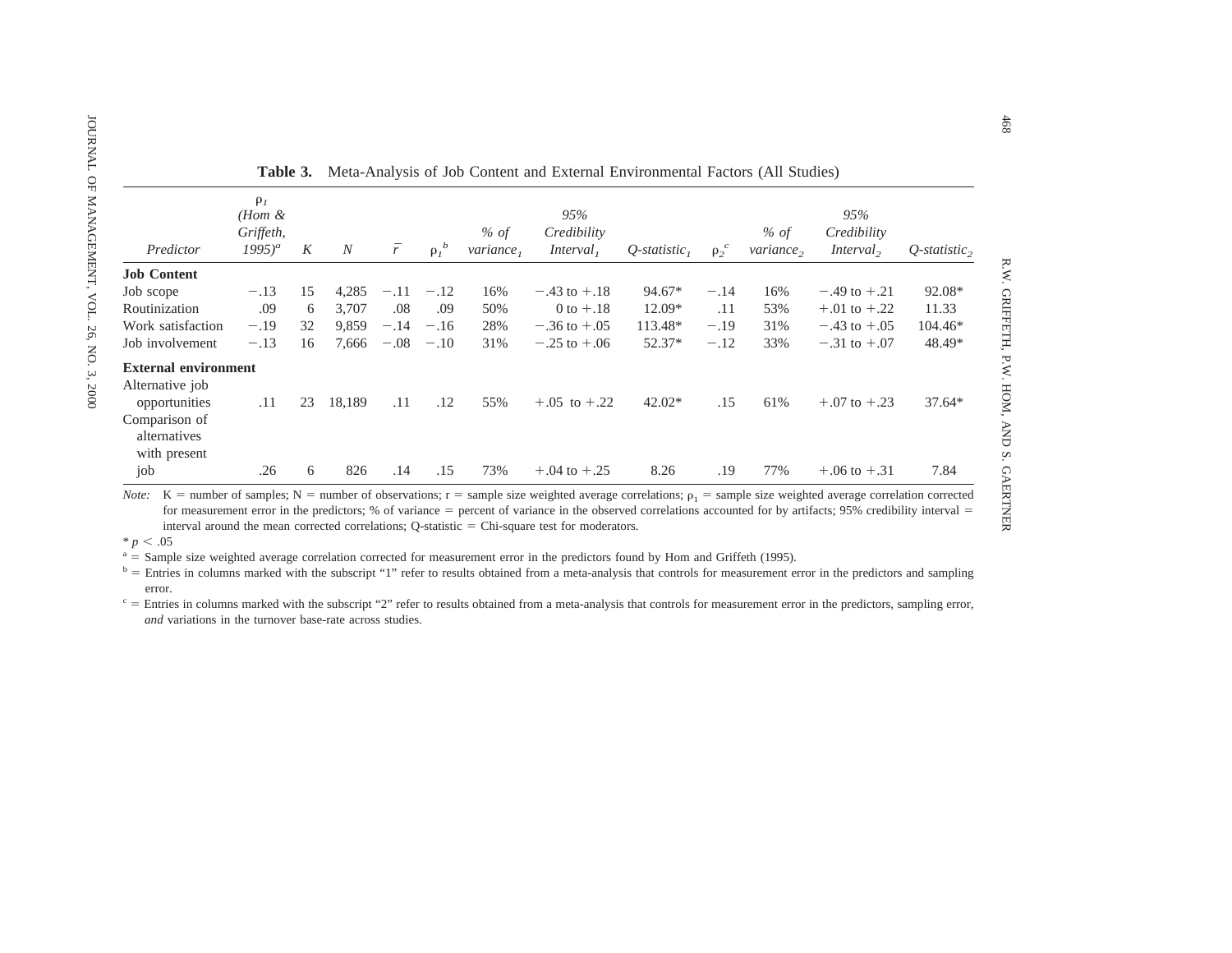**Table 4.** Meta-Analysis of Other Behavioral Predictors (All Studies)

|                                        |                            |    |                          | 95%                  |                      |                    |                                                                |                             |                     | 95%                |                                                          |                               |  |
|----------------------------------------|----------------------------|----|--------------------------|----------------------|----------------------|--------------------|----------------------------------------------------------------|-----------------------------|---------------------|--------------------|----------------------------------------------------------|-------------------------------|--|
| Predictor                              | Griffeth,<br>$1995)^{a}$   |    | Ν                        | ī.                   | $\rho_1^b$           | % of<br>variance,  | Credibility<br>Interval,                                       | $O$ -statistic,             | $\rho_2$            | % of<br>variance,  | Credibility<br><i>Interval</i> ,                         | $0$ -statistic                |  |
| Lateness<br>Absenteeism<br>Performance | .33 <sup>2</sup><br>$-.19$ | 28 | 2.283<br>5.364<br>25.234 | .06<br>.20<br>$-.14$ | .06<br>.20<br>$-.15$ | 100%<br>44%<br>16% | $+.06$ to $+.06$<br>$+.04 \text{ to }+.35$<br>$-.41$ to $+.11$ | 3.57<br>63.54*<br>$440.03*$ | .06<br>.21<br>$-17$ | 100%<br>46%<br>18% | $+.06$ to $+.06$<br>$+.05$ to $+.38$<br>$-.46$ to $+.12$ | 3.57<br>$61.40*$<br>$406.82*$ |  |

*Note:*  $K =$  number of samples;  $N =$  number of observations;  $r =$  sample size weighted average correlations;  $\rho_1 =$  sample size weighted average correlation corrected for measurement error in the predictors; % of variance = percent of variance in the observed correlations accounted for by artifacts; 95% credibility interval =  $\frac{1}{2}$ interval around the mean corrected correlations;  $Q$ -statistic  $=$  Chi-square test for moderators.

 $* p < .05$ <br> $h = 0.05$ 

<sup>a</sup> = Sample size weighted average correlation corrected for measurement error in the predictors found by Hom and Griffeth (1995).

 $b =$  Entries in columns marked with the subscript "1" refer to results obtained from a meta-analysis that controls for measurement error in the predictors and sampling error.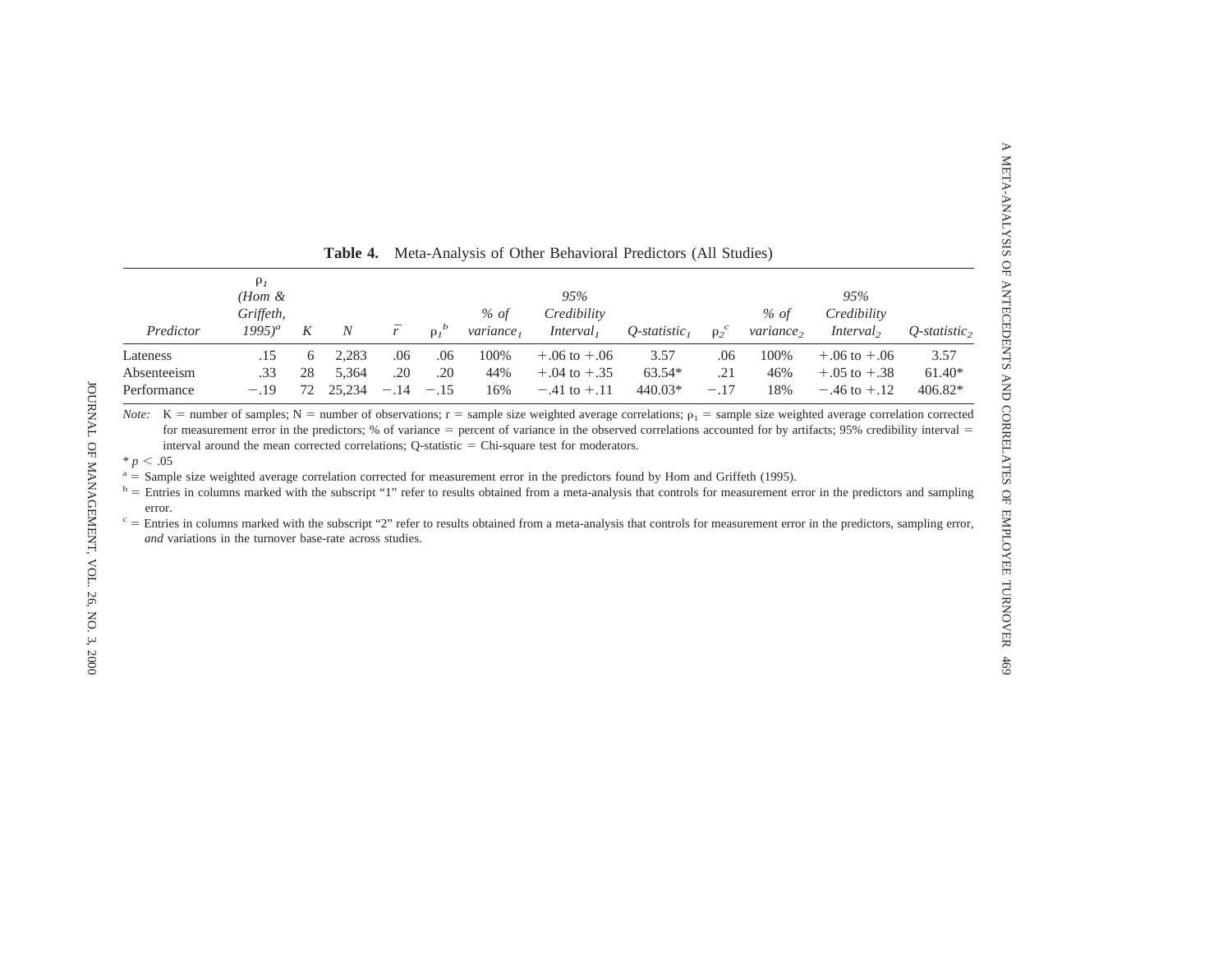| Predictor                    | $\rho_I$<br>(Hom &<br>Griffeth,<br>$(1995)^{a}$ | K              | $\boldsymbol{N}$ | $\bar{r}$ | $\rho_I^b$ | % of<br>variance <sub>i</sub> | 95%<br>Credibility<br>Interval <sub>1</sub> | $Q$ -statistic, | $\rho_2^c$ | % of<br>variance, | 95%<br>Credibility<br>Interval, | $Q$ -statistic, |
|------------------------------|-------------------------------------------------|----------------|------------------|-----------|------------|-------------------------------|---------------------------------------------|-----------------|------------|-------------------|---------------------------------|-----------------|
| Organizational               |                                                 |                |                  |           |            |                               |                                             |                 |            |                   |                                 |                 |
| Commitment                   | $-.18$                                          | 67             | 27,540           | $-.22$    | $-.23$     | 27%                           | $-.07$ to $-.39$                            | 244.09*         | $-.27$     | 35%               | $-.09$ to $-.44$                | 193.83*         |
| <b>Job Search</b>            |                                                 |                |                  |           |            |                               |                                             |                 |            |                   |                                 |                 |
| Search intentions            | .27                                             | 19             | 4,308            | .26       | .29        | 42%                           | $+.13$ to $+.45$                            | $45.11*$        | .34        | 56%               | $+.18 \text{ to }+.51$          | 34.23*          |
| General job                  |                                                 |                |                  |           |            |                               |                                             |                 |            |                   |                                 |                 |
| search scales                |                                                 | 9              | 1,811            | .21       | .23        | 64%                           | $+.12$ to $+.34$                            | 14.06           | .29        | 77%               | $+.18 \text{ to }+.40$          | 11.56           |
| Job search                   |                                                 |                |                  |           |            |                               |                                             |                 |            |                   |                                 |                 |
| behaviors                    |                                                 | $\overline{4}$ | 1,109            | .26       | .28        | 52%                           | $+.16 \text{ to }+.40$                      | 7.72            | .31        | 61%               | $+.19$ to $+.42$                | 6.54            |
| Job search                   |                                                 |                |                  |           |            |                               |                                             |                 |            |                   |                                 |                 |
| methods                      |                                                 | 2              | 573              | .42       | .47        | 100%                          | $+.47$ to $+.47$                            | 0.08            | .50        | 100%              | $+.50 \text{ to }+.50$          | .08             |
| <b>Withdrawal Cognitions</b> |                                                 |                |                  |           |            |                               |                                             |                 |            |                   |                                 |                 |
| Intention to quit            | .35                                             | 71             | 63,232           | .35       | .38        | 4%                            | $.00 \text{ to } +.77$                      | 1,771.93*       | .45        | 8%                | $+.01 \text{ to }+.89$          | 861.45*         |
| Thinking of                  |                                                 |                |                  |           |            |                               |                                             |                 |            |                   |                                 |                 |
| quitting                     | .27                                             | 10             | 1,964            | .22       | .24        | 86%                           | $+.19$ to $+.30$                            | 11.64           | .29        | 100%              | $+.29$ to $+.29$                | 9.16            |
| Withdrawal                   |                                                 |                |                  |           |            |                               |                                             |                 |            |                   |                                 |                 |
| cognitions                   | .30                                             | 7              | 1,209            | .30       | .32        | 99%                           | $+.31$ to $+.33$                            | 7.04            | .36        | 100%              | $+.36$ to $+.36$                | 6.19            |
| Expected utility             |                                                 |                |                  |           |            |                               |                                             |                 |            |                   |                                 |                 |
| of withdrawal                | .25                                             | 7              | 1,303            | .21       | .22        | 93%                           | $+.18 \text{ to }+.26$                      | 7.50            | .28        | 100%              | $+.28$ to $+.28$                | 6.35            |

**Table 5.** Meta-Analysis of Cognitions and Behaviors about the Withdrawal Process (All Studies)

*Note:*  $K =$  number of samples;  $N =$  number of observations;  $r =$  sample size weighted average correlations;  $\rho_1 =$  sample size weighted average correlation corrected for measurement error in the predictors; % of variance = percent of variance in the observed correlations accounted for by artifacts; 95% credibility interval =  $\frac{1}{2}$ interval around the mean corrected correlations;  $Q$ -statistic  $=$  Chi-square test for moderators.

 $* p < .05$ 

<sup>a</sup> = Sample size weighted average correlation corrected for measurement error in the predictors found by Hom and Griffeth (1995).

 $b =$  Entries in columns marked with the subscript "1" refer to results obtained from a meta-analysis that controls for measurement error in the predictors and sampling error.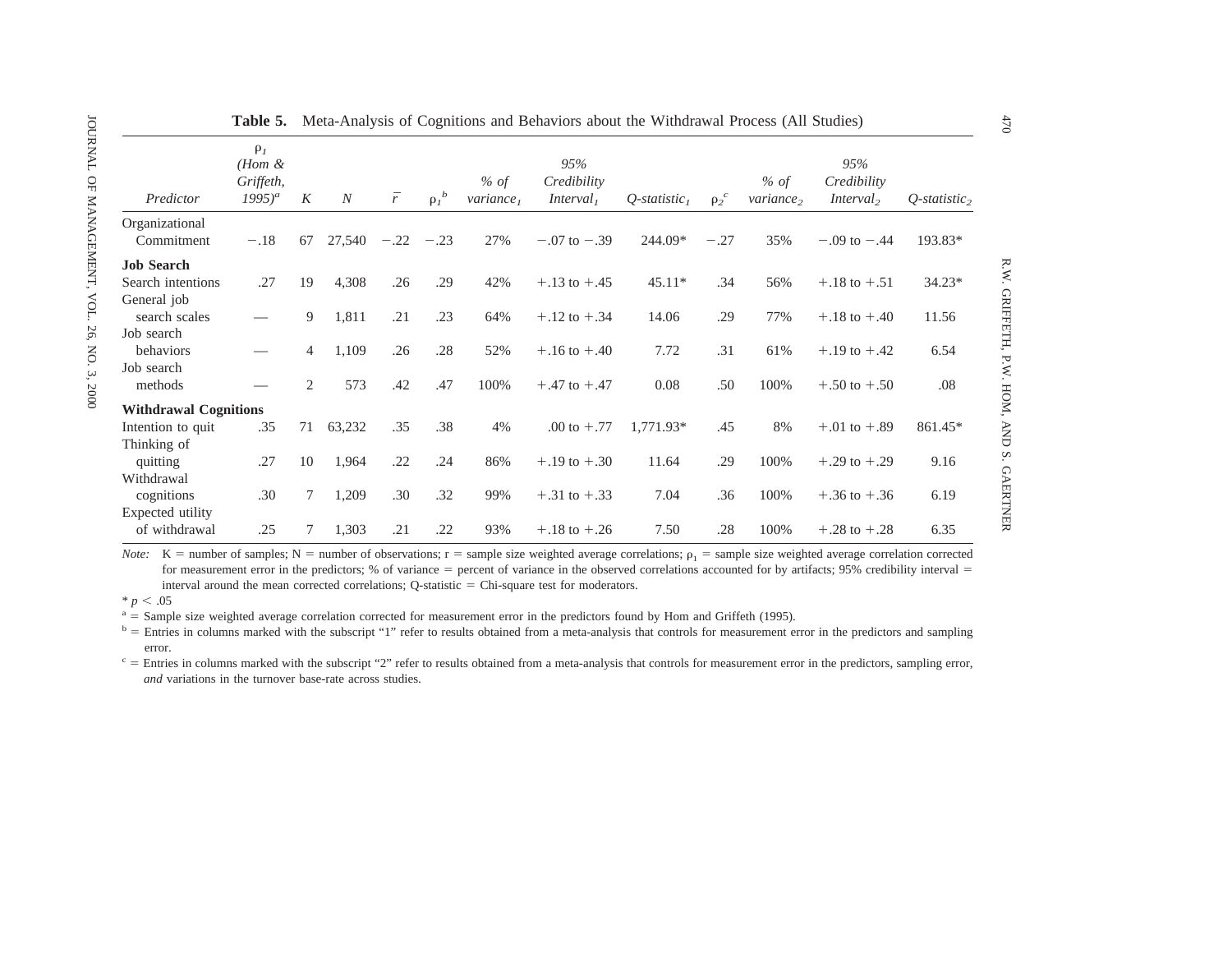|                            | <b>Moderators</b> |        |                                              |                 |                             |        |            |          |               |                                  |  |  |  |
|----------------------------|-------------------|--------|----------------------------------------------|-----------------|-----------------------------|--------|------------|----------|---------------|----------------------------------|--|--|--|
| <b>Turnover Predictors</b> | Sample<br>Size    | Age    | <b>Base Rate</b><br>deviation<br>from $50\%$ | Turnover<br>Lag | Gender<br>(Percent<br>Male) | Tenure | Executives | Military | <b>Nurses</b> | Lack of<br>Reward<br>Contingency |  |  |  |
| Age                        | .17 <sup>a</sup>  | .24    | $-.11$                                       | .38             | $.70**$                     | .31    | $.64**$    |          |               |                                  |  |  |  |
|                            | $(17)^{b}$        | (15)   | (17)                                         | (15)            | (10)                        | (12)   | (16)       |          |               |                                  |  |  |  |
| Tenure                     | $-.29$            | .49*   | .03                                          | $-.24$          | $-.05$                      | .19    |            | $-.27$   |               |                                  |  |  |  |
|                            | (15)              | (12)   | (15)                                         | (13)            | (12)                        | (14)   |            | (15)     |               |                                  |  |  |  |
| <b>Job Satisfaction</b>    | .22               | $-.23$ | .16                                          | .10             | $-.33$                      | $-.03$ |            |          | .26           |                                  |  |  |  |
|                            | (23)              | (19)   | (22)                                         | (23)            | (20)                        | (19)   |            |          | (23)          |                                  |  |  |  |
| Pay                        | $-.36$            | .23    | $-.51*$                                      | .28             | $-.39$                      | $-.16$ |            |          |               |                                  |  |  |  |
|                            | (12)              | (9)    | (12)                                         | (10)            | (7)                         | (9)    |            |          |               |                                  |  |  |  |
| Performance                | $-.06$            | .32    | $-.06$                                       | $.50*$          | $-.39$                      | .04    |            |          |               | $.75**$                          |  |  |  |
|                            | (14)              | (11)   | (14)                                         | (12)            | (11)                        | (10)   |            |          |               | (14)                             |  |  |  |
| Organizational Commitment  | $-.39*$           | .29    | $-.19$                                       | $-.41*$         | $-.09$                      | $-.29$ |            | $-.28$   | .13           |                                  |  |  |  |
|                            | (22)              | (18)   | (20)                                         | (22)            | (21)                        | (15)   |            | (22)     | (22)          |                                  |  |  |  |
| Intention to Quit          | $.62**$           | $-.30$ | $-.26$                                       | $.58**$         | .36                         | .22    |            | $.65**$  | $-.22$        |                                  |  |  |  |
|                            | (16)              | (12)   | (15)                                         | (16)            | (13)                        | (9)    |            | (16)     | (16)          |                                  |  |  |  |

| Table 6. Correlations Involving Moderators that Refer to Demographics, Turnover Measurement, and Workplace Characteristics |
|----------------------------------------------------------------------------------------------------------------------------|
| (1990s)                                                                                                                    |

 $*_{p} < 0.10$ 

 $*^*p < 0.05$ 

 $a =$ Correlation between the Moderator and the turnover-predictor relationship. A positive correlation means, for example, that a given predictor-turnover relationship is more positive (or less negative) as the mean level of the moderator increases.

 $b =$ The number of studies used to derive the correlation between the moderator and the turnover-predictor relationship is shown in parentheses.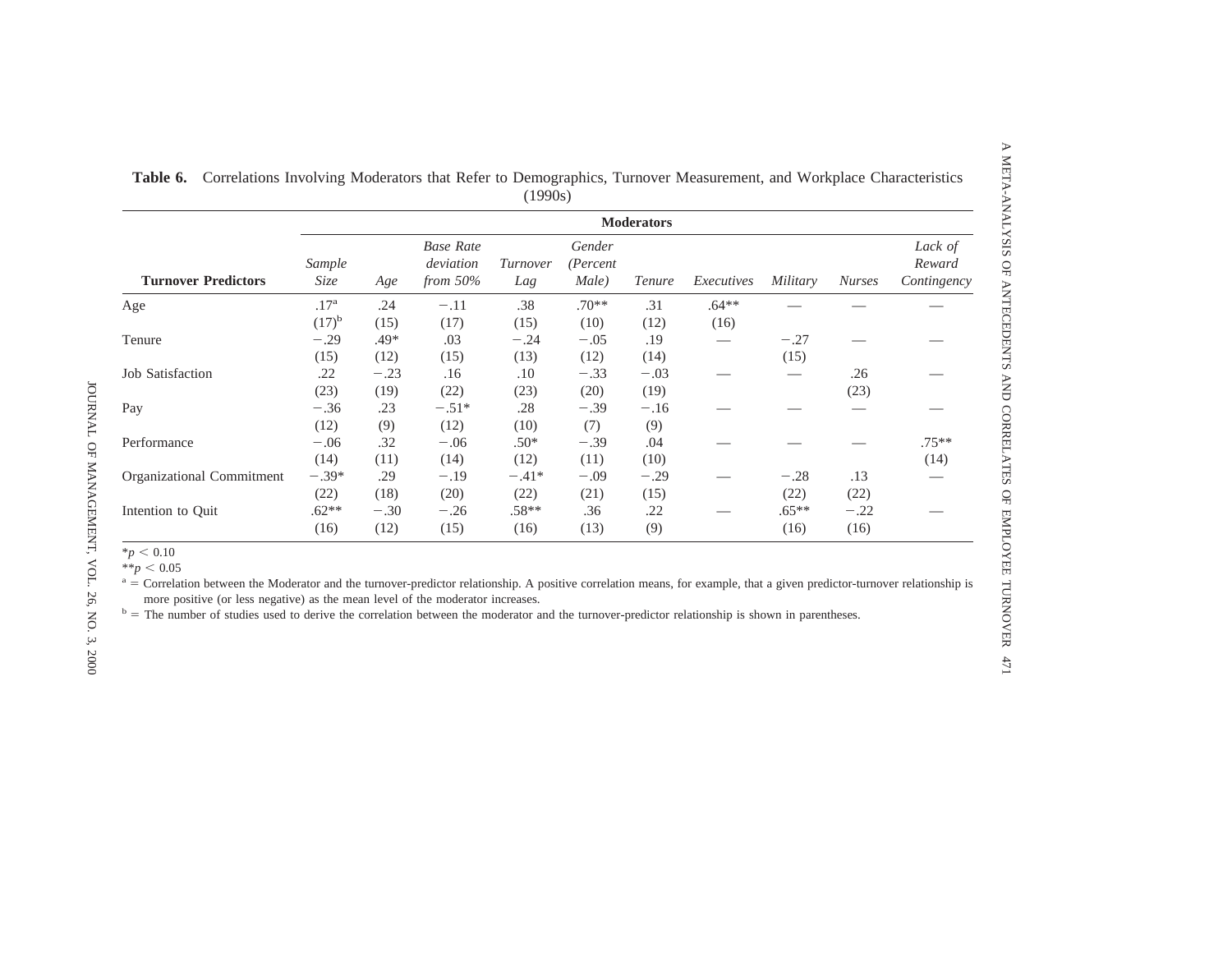| <b>Job Satisfaction</b>                     |                   |                                                      |                        |                      |
|---------------------------------------------|-------------------|------------------------------------------------------|------------------------|----------------------|
| Overall Satisfaction<br>Scales <sup>a</sup> | More than 5 times | Minnesota Satisfaction<br><i>Ouestionnaire (MSO)</i> | Faces<br><b>Scales</b> | Coefficient<br>Alpha |
| .09 <sup>b</sup><br>$(23)^{\circ}$          | $-.13$<br>(23)    | $-.03$<br>(23)                                       | .22<br>(23)            | .05<br>(22)          |
| Performance                                 |                   |                                                      |                        |                      |
| Coefficient<br>Alpha <sup>a</sup>           |                   |                                                      |                        |                      |
| .44 <sup>b</sup><br>$(7)^{\circ}$           |                   |                                                      |                        |                      |
| Organizational Commitment                   |                   |                                                      |                        |                      |
| Organizational Commitment                   |                   | Multiple self<br>Allen & Meyer                       |                        | Coefficient          |

**Table 7.** Correlations Involving Moderators that Refer to Predictor Measurement Properties (1990s)

| Organizational Commitment | Allen & Meyer | Multiple self    | Coefficient |
|---------------------------|---------------|------------------|-------------|
| Ouestionnaire $(OCO)^a$   | (1990) scale  | developed scales | Alpha       |
| $-45***^{b}$              | $-.003$       | $.582**$         | $-45**$     |
| $(22)^{\circ}$            | (22)          | (22)             | (22)        |

#### Intention to Quit

| Number of<br><i>items<sup>a</sup></i> | <i>Stay intentions</i> | <i>Ouit-intentions vs. Measurement through multiple Bluedorn (1982) Coefficient</i><br>withdrawal cognitions facets | scale  | Alpha |
|---------------------------------------|------------------------|---------------------------------------------------------------------------------------------------------------------|--------|-------|
| $-.34^{b}$                            | $-.34$                 | $-.27$                                                                                                              | $-.29$ | .53   |
| $(15)^{c}$                            | . 15)                  | (15)                                                                                                                | (23)   | (8)   |

 $*_{p}$  < 0.10

 $*$ *\*p*  $< 0.05$ 

 $a =$  Moderators are shown on top of each column

 $b =$  Correlation between the moderator and the turnover-predictor relationship. A positive correlation means, for example, that a given predictor-turnover relationship is more positive (or less negative) as the mean level of the moderator increases.

 $c =$  The number of studies used to derive the correlation between the moderator and the turnover-predictor relationship is shown in parentheses.

(Hunter & Schmidt, 1990), we computed an attenuation factor "d" for base-rate deviations from 50%, using the equation by Kemery et al. (1988):

$$
d = \frac{h}{.7978^* \sqrt{p^*q}}\tag{1}
$$

where *h* is the ordinate of the unit normal distribution at the threshold dividing the dichotomous categories (stayers and leavers), *p* is the proportion of cases in a particular category, and *q* is equal to " $1 - p$ ".

Because we regard turnover as a true dichotomy (Hom & Griffeth, 1995; Williams, 1990), we corrected correlations only for deviations from a 50% base rate

JOURNAL OF MANAGEMENT, VOL. 26, NO. 3, 2000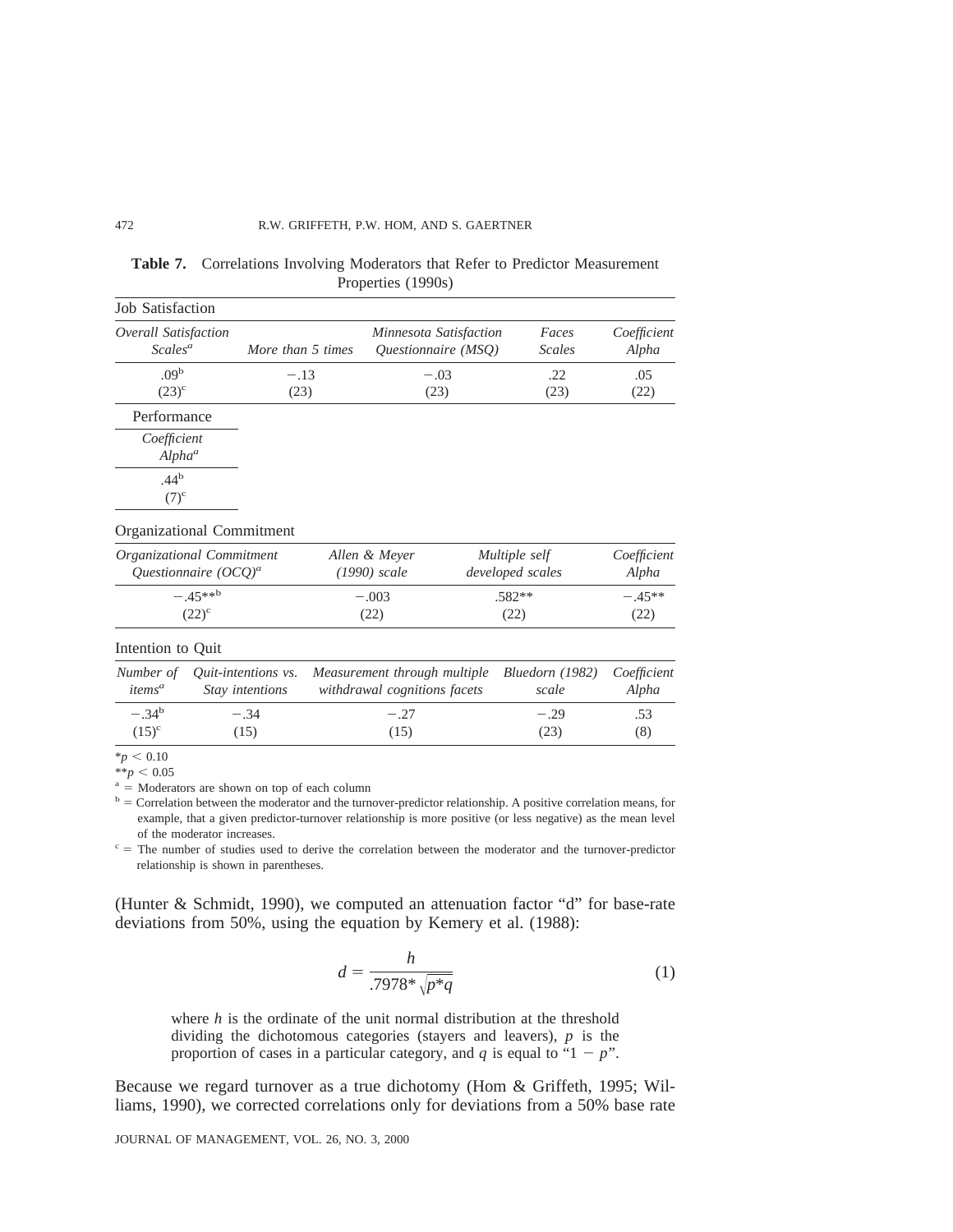| Predictor                      | K              | N      | $\bar{r}$<br>unweighted | Variance of r<br>unweighted | $\bar{r}$<br>weighted | $\rho$ | % of<br>variance | 95%<br>Credibility<br>Interval | O-statistic | Z       |
|--------------------------------|----------------|--------|-------------------------|-----------------------------|-----------------------|--------|------------------|--------------------------------|-------------|---------|
| Age (all studies)              | 16             | 10.403 | $-.10$                  | .032                        | $-.06$                | $-.06$ | 6%               | $-.36$ to $+.24$               | $261.77*$   |         |
| Executives (USA only)          | 5              | 3.516  | .07                     | .009                        | .05                   | .05    | 16%              | $-.12$ to $+.22$               | $31.57*$    |         |
| Non-Executives (USA only)      | 10             | 6.667  | $-.17$                  | .025                        | $-.10$                | $-.10$ | 11%              | $-.31$ to $+.12$               | $90.91*$    | $3.64*$ |
| Mostly Male samples            |                | 1,990  | $-.01$                  | .015                        | .01                   | .01    | 20%              | $-.22$ to $+.25$               | 35.58*      |         |
| Mostly Female samples          | 3              | 573    | $-.26$                  | .019                        | $-.26$                | $-.26$ | 26%              | $-.48$ to $+.04$               | $11.35*$    | $2.71*$ |
| <b>Tenure</b> (all studies)    | 15             | 15.917 | $-.16$                  | .020                        | $-.22$                | $-.22$ | 6%               | $-.45$ to 0.0                  | 248.30*     |         |
| Samples with average age $\lt$ |                |        |                         |                             |                       |        |                  |                                |             |         |
| 40                             | 8              | 13,860 | $-.20$                  | .012                        | $-.25$                | $-.25$ | 8%               | $-.40 \text{ to } -.09$        | $105.39*$   |         |
| Samples with average age $>$   |                |        |                         |                             |                       |        |                  |                                |             |         |
| 40                             | $\overline{4}$ | 1.153  | $-.07$                  | .008                        | $-.02$                | $-.02$ | 33%              | $-.19$ to $+.15$               | $12.30*$    | $2.18*$ |

**Table 8.** Subgroup Analyses: Meta-Analysis of Age-Turnover and Tenure-Turnover Relationships (1990s)

*Note:* K = number of samples; N = number of observations; r (unweighted) = mean correlation unweighted by sample size; Variance of r (unweighted) = Variance  $\frac{1}{2}$  and  $\frac{1}{2}$  and  $\frac{1}{2}$  and  $\frac{1}{2}$  and  $\frac{1}{2$ of the correlations unweighted by sample size; r (weighted) = sample size weighted mean correlations;  $\rho$  = sample size weighted mean correlation corrected for the correlation corrected for the correlation corrected for measurement error in the predictors; % of variance = percent of variance in the observed correlations accounted for by sampling error and measurement error in the predictors; 95% credibility interval = interval around the mean corrected correlations; Q-statistic = Chi-square test for moderators;  $Z = Z$ -statistic for the principal article is distinct that is distinct that is dist critical ratio that indicates whether moderator subgroups are significantly different (significance of Z-test is determined using two-tailed tests).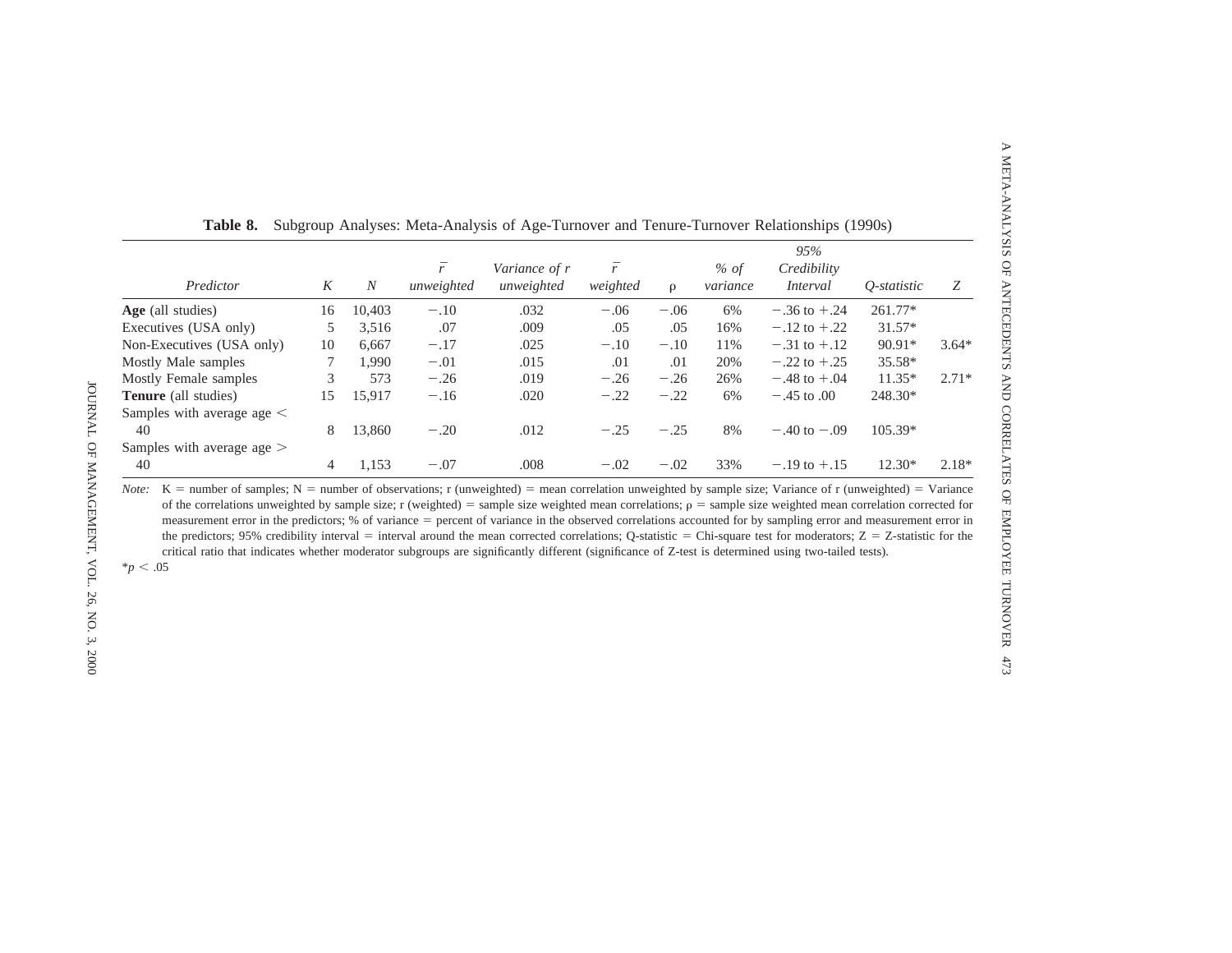| Predictor                            | K  | N      | $\bar{r}$<br>unweighted | Variance of r<br>unweighted | $\bar{r}$<br>weighted | $\Omega$ | $%$ of<br>variance | 95%<br>Credibility<br>Interval | O-statistic | Ζ       |
|--------------------------------------|----|--------|-------------------------|-----------------------------|-----------------------|----------|--------------------|--------------------------------|-------------|---------|
| <b>Pay</b> (all studies)             | 12 | 10,272 | $-.07$                  | .008                        | $-.12$                | $-.12$   | 11%                | $-.31$ to $+.07$               | 111.82*     |         |
| Base Rate $\leq 15\%$                | 6  | 3,142  | $-.09$                  | .004                        | $-.04$                | $-.04$   | 32%                | $-.16$ to $+.09$               | $19.02*$    |         |
| Base Rate $> 15\%$                   | 6  | 7.130  | $-.04$                  | .011                        | $-.16$                | $-.16$   | 4%                 | $-.41$ to $+.10$               | 135.85*     | 0.99    |
| <b>Performance</b> (all studies)     | 14 | 8.288  | $-.12$                  | .042                        | $-.14$                | $-.16$   | 10%                | $-.44$ to $+.11$               | 138.04*     |         |
| No reward contingency                | 4  | 1,204  | .13                     | .019                        | .06                   | .07      | 17%                | $-.22$ to $+.35$               | $23.41*$    |         |
| Reward contingency and               |    |        |                         |                             |                       |          |                    |                                |             |         |
| uncertain                            | 10 | 7.084  | $-.21$                  | .018                        | $-.18$                | $-.20$   | 15%                | $-.40$ to .00                  | 68.39*      | $4.20*$ |
| Turnover $\log$ < 12 months          | 5. | 785    | $-.26$                  | .007                        | $-.26$                | $-.30$   | 68%                | $-.42$ to $-.19$               | 7.35        |         |
| Turnover $\text{lag} \geq 12$ months |    | 7.244  | $-.05$                  | .030                        | $-.14$                | $-.16$   | 6%                 | $-.45$ to $+.14$               | 124.25*     | $2.79*$ |

**Table 9.** Subgroup Analyses: Meta-Analysis of Pay-Turnover and Performance-Turnover Relationships (1990s)

*Note:*  $K =$  number of samples;  $N =$  number of observations; r (unweighted) = mean correlation unweighted by sample size; Variance of r (unweighted) = Variance of the correlations unweighted by sample size; r (weighted) = sample size weighted mean correlations;  $\rho$  = sample size weighted mean correlation corrected for the correlation corrected for the correlation corrected for measurement error in the predictors; % of variance = percent of variance in the observed correlations accounted for by sampling error and measurement error in<br>the anglicity of  $\mathcal{L}_{\text{max}}$  and integral expanses the proce the predictors; 95% credibility interval = interval around the mean corrected correlations; Q-statistic = Chi-square test for moderators;  $Z = Z$ -statistic for the critical ratio that indicates whether moderator subgroups are significantly different (significance of Z-test is determined using two-tailed tests).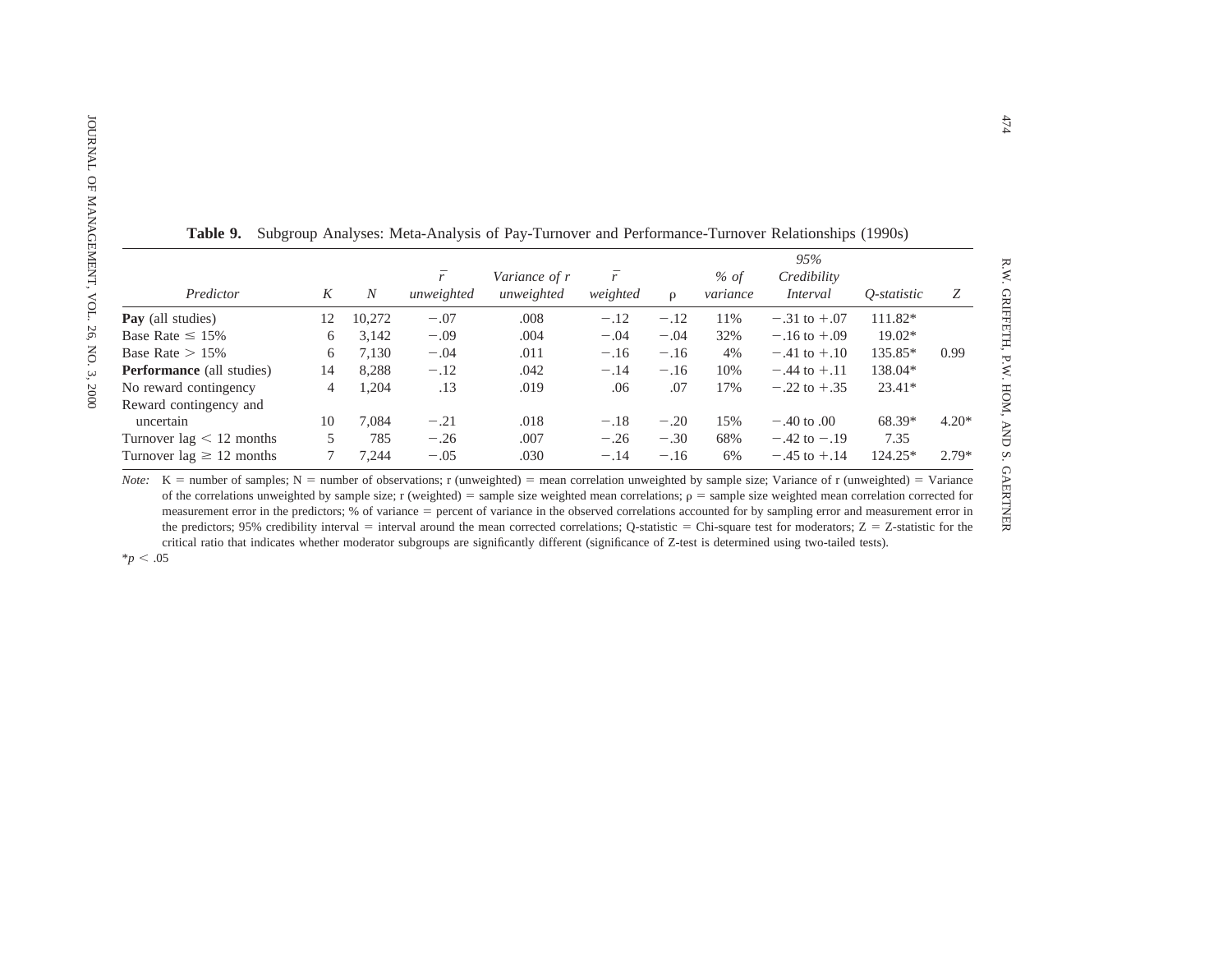|                                            |    |                  |            |               |           |        |          | 95%              |             |         |
|--------------------------------------------|----|------------------|------------|---------------|-----------|--------|----------|------------------|-------------|---------|
|                                            |    |                  | $\bar{r}$  | Variance of r | $\bar{r}$ |        | % of     | Credibility      |             |         |
| Predictor                                  | K  | $\boldsymbol{N}$ | unweighted | unweighted    | weighted  | $\rho$ | variance | <i>Interval</i>  | O-statistic | Z       |
| <b>Organizational Commitment</b>           |    |                  |            |               |           |        |          |                  |             |         |
| (all studies)                              | 22 | 13,375           | $-.18$     | .005          | $-.23$    | $-.24$ | 20%      | $-.41$ to $-.08$ | $110.74*$   |         |
| Turnover $\text{lag} \leq 12$              | 11 | 10,637           | $-.18$     | .003          | $-.24$    | $-.26$ | 11%      | $-.44$ to $-.07$ | 97.76*      |         |
| Turnover $\text{lag} > 12$                 | 11 | 2,738            | $-.19$     | .007          | $-.18$    | $-.19$ | 100%     | $-.19$ to $-.19$ | 7.52        | .32     |
| Sample Size $\leq 250$                     | 11 | 1,721            | $-.17$     | .004          | $-.18$    | $-.19$ | 100%     | $-.19$ to $-.19$ | 7.19        |         |
| Sample Size $> 250$                        | 11 | 11,654           | $-.19$     | .006          | $-.24$    | $-.25$ | 12%      | $-.42$ to $-.08$ | $90.06*$    | .65     |
| Alpha $\leq .88$                           | 12 | 10.303           | $-.18$     | .006          | $-.23$    | $-.25$ | 12%      | $-.44$ to $-.06$ | $96.60*$    |         |
| Alpha $> .88$                              | 10 | 3.072            | $-.19$     | .005          | $-.22$    | $-.23$ | 53%      | $-.34$ to $-.13$ | 18.80*      | .33     |
| Scale used: OCO                            | 16 | 11,014           | $-.20$     | .004          | $-.25$    | $-.27$ | 27%      | $-.40$ to $-.14$ | 59.36*      |         |
| Scale used: No OCO                         | 6  | 2,361            | $-.13$     | .004          | $-.11$    | $-.12$ | 49%      | $-.23$ to $-.01$ | $12.35*$    | $2.31*$ |
| Scale used: OCQ or Meyer &<br>Allen (1990) | 19 | 11,975           | $-.20$     | .004          | $-.25$    | $-.27$ | 29%      | $-.39$ to $-.14$ | $65.32*$    |         |
| Scale used: Diverse self-<br>constructed   | 3  | 1,400            | $-.08$     | .000          | $-.06$    | $-.07$ | 100%     | $-.07$ to $-.07$ | .88         | $6.47*$ |

**Table 10.** Subgroup Analyses: Meta-Analysis of Relationship between Organizational Commitment and Turnover (1990s)

*Note:* K = number of samples; N = number of observations; r (unweighted) = mean correlation unweighted by sample size; Variance of r (unweighted) = Variance  $\chi$ of the correlations unweighted by sample size; r (weighted) = sample size weighted mean correlations;  $\rho$  = sample size weighted mean corrected for measurement error in the predictors; % of variance = percent of variance in the observed correlations accounted for by sampling error and measurement error in the predictors; 95% credibility interval = interval around the mean corrected correlations; Q-statistic = Chi-square test for moderators;  $Z = Z$ -statistic for the principal article is distinct that is distinct that is dist critical ratio that indicates whether moderator subgroups are significantly different (significance of Z-test is determined using two-tailed tests).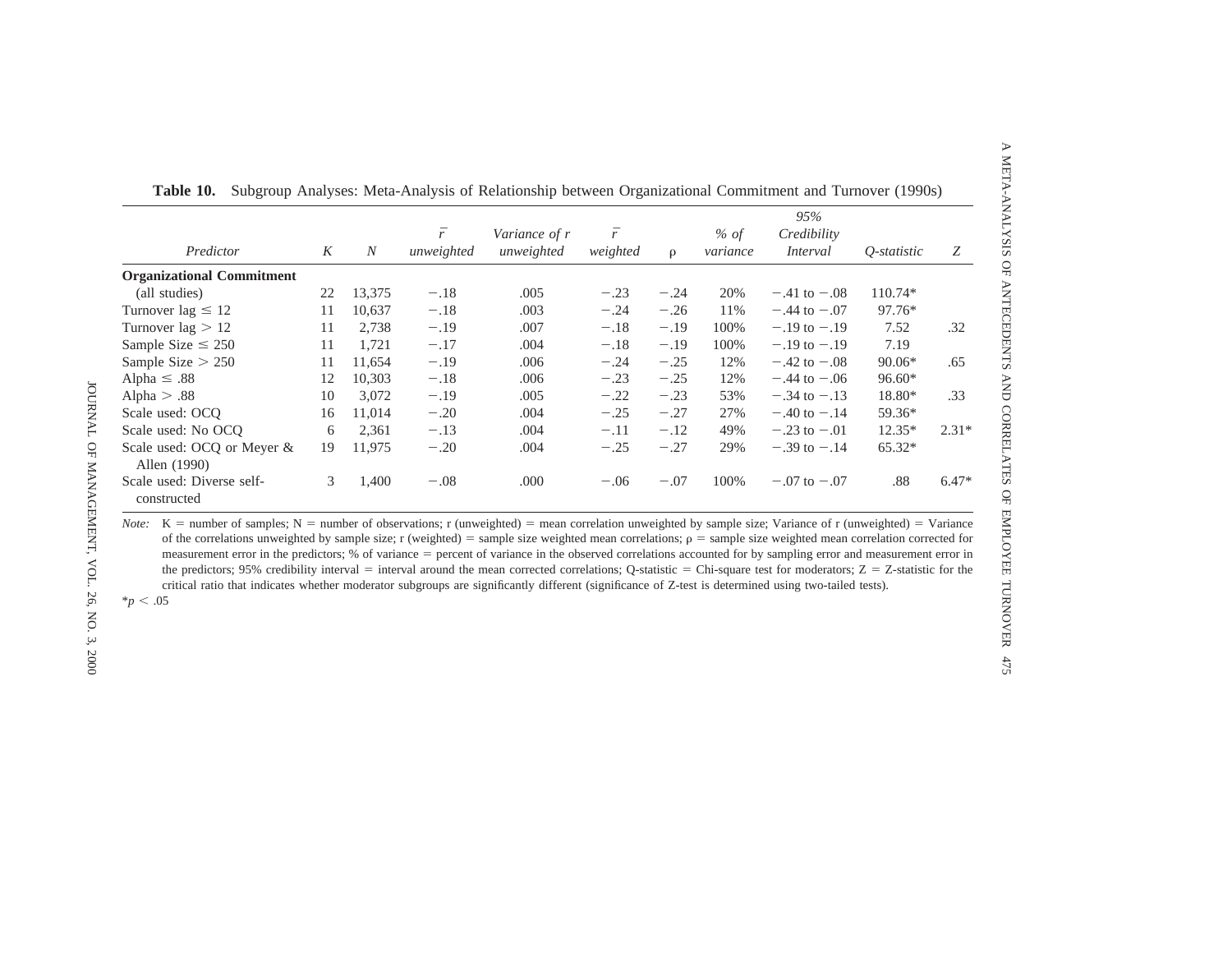|    |        | $\bar{r}$  | Variance of r | $\bar{r}$ |          | $%$ of   | 95%<br>Credibility     |             |         |
|----|--------|------------|---------------|-----------|----------|----------|------------------------|-------------|---------|
| Κ  | N      | unweighted | unweighted    | weighted  | $\Omega$ | variance | Interval               | O-statistic | Ζ       |
| 16 | 12,201 | .34        | .007          | .41       | .44      | 8%       | $+.21$ to $+.66$       | $205.71*$   |         |
| 8  | 1.247  | .31        | .006          | .31       | .32      | 89%      | $+.27$ to $+.37$       | 8.95        |         |
| 8  | 10.954 | .37        | .008          | .43       | .45      | 5%       | $+.26 \text{ to }+.65$ | 145.83*     | 1.46    |
| 9  | 3,397  | .32        | .006          | .33       | .34      | 79%      | $+.29$ to $+.39$       | 11.39       |         |
|    | 8.804  | .36        | .008          | .45       | .47      | 5%       | $+.26 \text{ to }+.69$ | $145.57*$   | .94     |
| 3  | 8.072  | .45        | .002          | .46       | .46      | 17%      | $+.40 \text{ to }+.53$ | $17.25*$    |         |
| 13 | 4.129  | .31        | .005          | .32       | .34      | 85%      | $+.29$ to $+.38$       | 15.28       | $4.30*$ |
|    |        |            |               |           |          |          |                        |             |         |

**Table 11.** Subgroup Analyses: Meta-Analysis of Relationship between Quit Intentions and Turnover (1990s)

*Note:* K = number of samples; N = number of observations; r (unweighted) = mean correlation unweighted by sample size; Variance of r (unweighted) = Variance  $\frac{1}{2}$  and  $\frac{1}{2}$  and  $\frac{1}{2}$  and  $\frac{1}{2}$  and  $\frac{1}{2$ of the correlations unweighted by sample size; r (weighted) = sample size weighted mean correlations;  $\rho$  = sample size weighted mean correlation corrected for the correlation corrected for the correlation corrected for measurement error in the predictors; % of variance = percent of variance in the observed correlations accounted for by sampling error and measurement error in the predictors; 95% credibility interval = interval around the mean corrected correlations; Q-statistic = Chi-square test for moderators;  $Z = Z$ -statistic for the principal article is distinct that is distinct that is dist critical ratio that indicates whether moderator subgroups are significantly different (significance of Z-test is determined using two-tailed tests).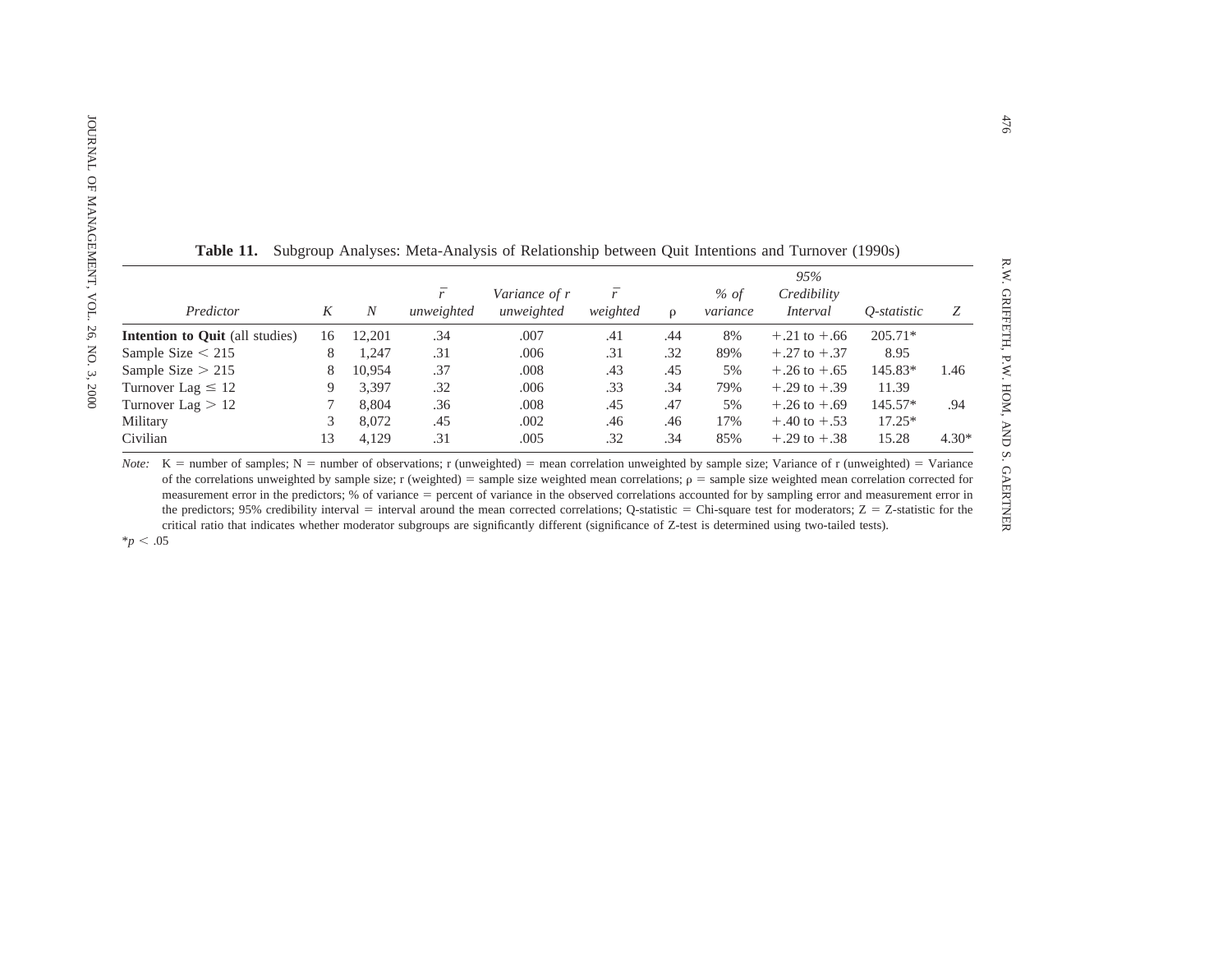but not for dichotomization. Williams' Monte Carlo simulation (Williams, 1990) concluded that Kemery et al.'s equation more accurately corrects point-biserial turnover correlation than do equations proposed by Hunter, Schmidt, and Jackson (1982) and Steel, Shane, and Griffeth (1990). This equation assumes a normal marginal distribution for the predictor (Bass & Ager, 1991).

Given the ongoing controversy as to whether such corrections should (Bass & Ager, 1991; Hom & Griffeth, 1995; Hunter & Schmidt, 1990) or should not (Williams, 1990) be done, we calculated two sets of estimates. One set of estimates did not adjust for sub-optimal base-rate deviations, while the other set made this correction. Contrasting both uncorrected and corrected estimates allows us to assess the "practical" importance of base-rate corrections. It might be, for example, that turnover base-rate variability does not underlie much of the variance in observed correlations across studies. In such an event, base-rate variation may not represent the major artifactual source as some scholars imagine (cf. Steel  $\&$ Griffeth, 1989).

*Tests for Unsuspected Moderators.* Three procedures tested whether unknown moderators exist. First, we estimated the degree to which two prime statistical artifacts (sampling error and scale unreliability) can account for between-study variance in observed correlations. In accord with Hunter and Schmidt's rule (Hunter & Schmidt, 1990), we concluded that moderators exist if these artifacts explain less than 75% of the observed variance in correlations. Second, we computed the Q homogeneity statistic, which yields a significant chi-square when moderators exist (Hunter & Schmidt, 1990: 168). Third, we calculated the 95% credibility interval (Whitener, 1990). Meta-analysts typically infer moderators when the credibility interval is either large or includes zero. Yet a credibility interval may include zero if the actual effect size is nearly zero (i.e., when there is hardly any effect to moderate), while the precise meaning of a "large" credibility interval is unclear (Sagie & Koslowsky, 1993). Owing to the ambiguity of these interpretations, we interpreted the credibility interval only if the other two tests disagree about a moderator's presence. As such, we followed Sagie and Koslowsky's prescription (Sagie & Koslowsky, 1993) to emphasize the 75% rule and the Q-statistic when probing for moderators.

*Tests for A Priori Specified Moderators.* The three "unsuspected moderators" tests only ascertain whether moderators exist, but these tests do not reveal the identity of the moderators (Whitener, 1990). As a result, we supplemented these initial tests with additional tests of moderators specified a priori (Hunter & Schmidt, 1990). Because of the comprehensive scope of our meta-analysis (which goes beyond prior smaller-scale meta-analyses), we simplified our tests for moderators specified a priori in three ways.

First, we evaluated theoretically predicted moderators only on studies that were published in the 1990s. We focused on these studies because Hom and Griffeth (1995) did not perform a detailed coding of moderators in their metaanalysis. Aside from this pragmatic reason, examining recent studies may yield more valid meta-analytic results. Assuming that turnover research progresses over time in terms of improvements in predictor measurement and the research designs applied, contemporary findings are likely more valid than results obtained in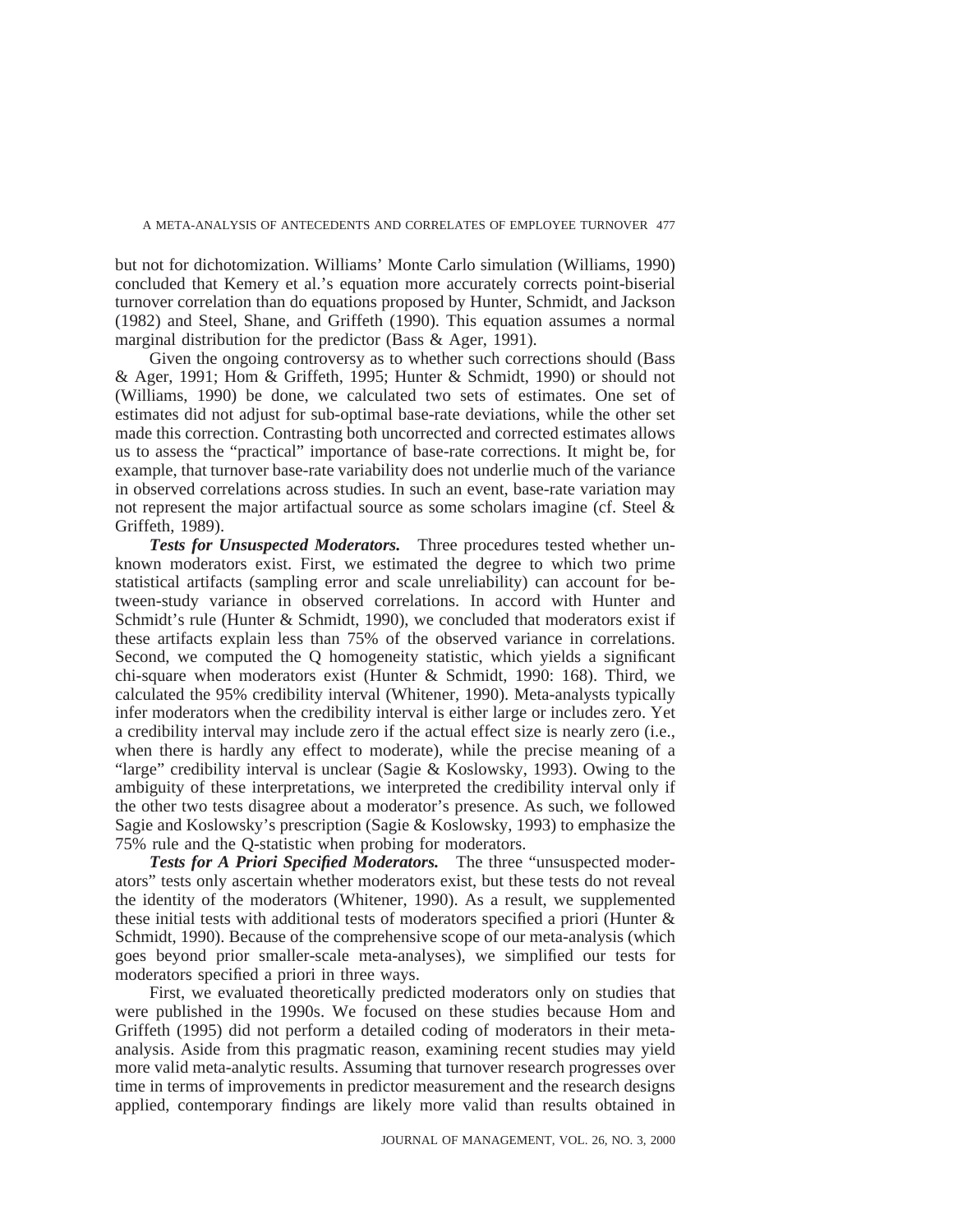earlier decades. That said, we reemphasize that our decision to restrict a priori moderator tests to research done in the 1990s is foremost a simplification. Future comprehensive turnover meta-analyses might complement our investigation by extending tests of a priori specified moderators to earlier studies.

Second, our a priori moderator tests focused on a subset of all antecedentturnover correlations. These tests were conducted on an antecedent-turnover relationship only if ten or more samples assessed that relationship in the 1990s (thereby reducing second-order sampling error) and if the prior moderator tests based on the 75% rule and Q-statistic indicated moderator existence.

Third, we examined those a priori moderators identified by earlier metaanalyses (e.g., Cohen, 1993; Hom, Caranikas-Walker, Prussia, & Griffeth, 1992; Steel & Ovalle, 1984; Tett & Meyer, 1993; Williams & Livingstone, 1994). Specifically, we considered the following sample characteristics: age, gender, tenure, and occupation (executives vs. non-executives, military vs. non-military, nurses vs. non-nurses). Another set of moderators represented measurement properties of turnover determinants, such as scale reliability, number of items making up the scale, and particular scale used. A third set of moderators included methodological features of the study—namely, sample size, turnover base rate, and turnover lag (time lag between predictor assessment and turnover occurrence). Finally, we considered reward-contingency as a potential moderator of the performance-turnover relationship, which Williams and Livingstone (1994) documented.

We investigated moderators specified a priori in two ways (Hunter & Schmidt, 1990). First, we correlated the moderators with the effect sizes. We regarded a significant correlation as indicative of a potential moderator of a given antecedent-turnover relationship. Second, we divided the data into two subsets based on moderator characteristics. Using the *Z* statistic (Hunter & Schmidt, 1990: 438), we determined whether effect sizes statistically differed between those subsets. A significant *Z* statistic suggests that the characteristic used to dichotomize the sample is a moderator. Both a priori moderator tests were computed with observed effect sizes unweighted by sample size and uncorrected for unreliability and sub-optimal base rates. $<sup>2</sup>$ </sup>

Although applying both moderator-effect size correlations and subgroup analyses more rigorously establishes moderator presence, these tests may nonetheless conflict. Therefore, we adopted a conservative decision rule requiring positive conclusions from both tests to certify that a moderator exists. To implement this decision rule, we sequentially performed these tests. We first conducted the correlational analysis to screen for significant correlations between moderators and effect sizes. Then we ran subgroup analyses on those moderators that significantly correlate with effect sizes.

## **Results**

We present the results into two sections. First, we report the findings of the updated meta-analysis, which combined Hom and Griffeth's meta-analysis (Hom & Griffeth, 1995) with research results obtained in the 1990s (Tables 1 through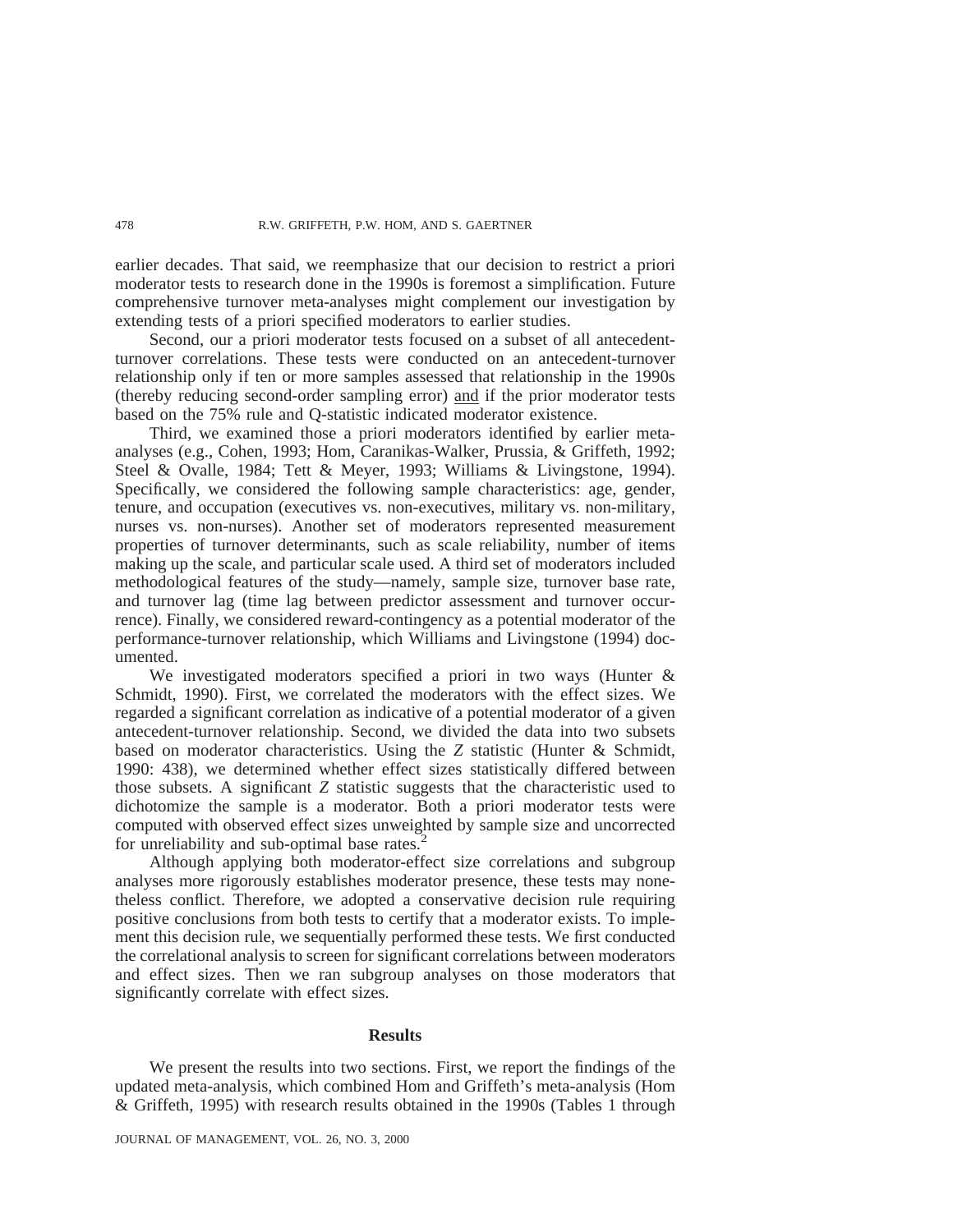5). Then, we show the results of moderator tests conducted on studies from the 1990s (Tables 6 through 11).

# *Updated Meta-Analyses*

In this section, we highlight differences between the updated and earlier meta-analyses. The first column in Tables 1 to 5 reports the final effect sizes from Hom and Griffeth (1995), though a detailed description of their findings can be obtained from their book (Hom & Griffeth, 1995: 35–50).

*Personal Characteristics.* Table 1 shows that this new meta-analysis replicated the previous findings for most demographic predictors, affirming their modest predictive strength. Considering the divergent results, the new metaanalysis now reports virtually no correlation between cognitive ability and turnover  $(p_1 = .01)$ , which contrasts with the past estimate that more intelligent employees are less prone to quit  $(-.09)$ . Similarly, the updated meta-analysis revealed that women's quit rate is similar to that of men's ( $\rho_1 = -.03$ ), compared with the previous estimate (1995:  $\rho_1 = -.07$ ). This result conforms to a recent labor economic finding that educated women actually resemble men in turnover rate and pattern (leaving to assume another job rather than to abandon the labor force—a route generally taken by less educated female leavers; Royalty, 1998). Finally, seven studies published in the nineties examined the race-turnover linkage. We found no relationship between race and turnover ( $\rho_1 = -.01$ ), despite widespread accounts that minority employees are more likely to quit (Cox & Blake, 1991; Hom & Griffeth, 1995). However, racial effects on turnover may depend on type of racial minority (minorities might vary in their quit propensity) and demographic composition of the work group (racial minorities are prone to exit when they are underrepresented in work groups; Williams & O'Reilly, 1998). Thus, our finding may not be conclusive.

*Satisfaction with Overall Job and Job Facets.* By and large, the updated meta-analysis in Tables 2 and 3 replicated the 1995 meta-analysis, yielding similar predictive validity for overall job satisfaction and facet satisfaction. Various job attitudes modestly predicted turnover, with overall job satisfaction being the best predictor ( $\rho_1 = -.19$ ). Work satisfaction, once again, displayed the highest relationship to turnover among all kinds of satisfaction facets ( $\rho_1$  =  $-16$ ). This meta-analysis also generated a slightly stronger effect size for met expectations ( $\rho_1 = -.15$ ). We caution, however, that this finding may be overstated as most studies inappropriately operationalized met expectations with difference scores or retrospective measures (Irving & Meyer, 1994).

*Other Dimensions of Work Experience.* Again from Tables 2 and 3, the new effect sizes for leader-member exchange, participative management, promotional chances, work group cohesion, role stress, pay, pay satisfaction, distributive justice, and job scope remain largely unchanged. Interestingly, effect sizes for pay and pay related variables are modest in light of their significance to compensation theorists and practitioners (Milkovich & Newman, 1999). Continued exclusion of other compensation forms (e.g., fringe benefits) and restricted pay variance surely underestimated how financial inducements deter quits (Miller, Hom, & Gomez-Mejia, 1999). With few exceptions (Aquino, Griffeth, Allen, & Hom, 1997),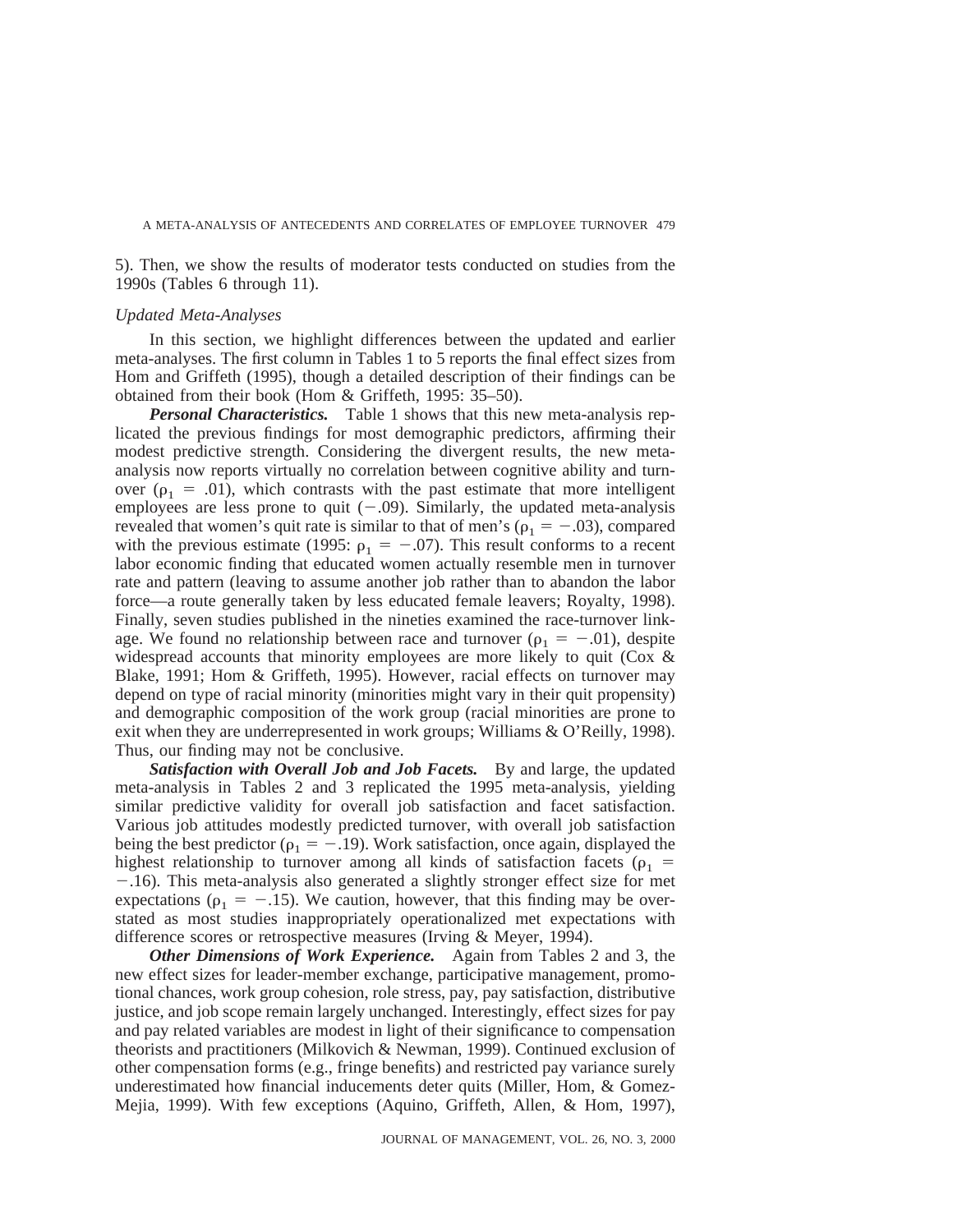turnover studies also neglect fairness of organizational rules and procedures for reward allocation (Greenberg, 1990). Conceivably, just procedures have as much—if not more—to do with encouraging employees to stay as fair pay amounts. After all, fair treatment by employers connotes that they value employees and care about their well-being, as well as reinforcing employees' expectations that they will be fairly treated throughout their tenure (Moorman, Blakely, & Niehoff, 1998). To reciprocate such perceived organizational support, employees develop stronger company commitment (Shore & Wayne, 1993). In support, Folger and Konovsky (1989) reported that perceived fairness of a merit-pay distribution committed employees to their firm more than did satisfaction with the amount of the raise.

*External Environment Factors.* As Table 3 shows, our 1995 conclusion about predictive efficacy of perceived alternatives still holds: perceived alternatives modestly predict turnover ( $\rho_1 = .12$ ). Despite a span of over ten years, this updated meta-analysis virtually replicated Steel and Griffeth's meta-analysis (Steel & Griffeth, 1989) ( $\rho = .13$ ). Conceivably, the temporal stability of such weak predictive validity reflects ongoing shortcomings in how perceived alternatives are operationalized (Steel & Griffeth, 1989). Excepting Steel (1996), progress in refining measures of perceived alternatives or broadly sampling from multiple firms, industries, or occupations (to expand scale variance) continues to lag. More than this, a complex scale assessing respondents' subjective comparison of alternatives to their present position predicted turnover slightly better than did more simplistic perceived-alternative measures ( $\rho_1 = .15$ ), though this effect size is lower than our past estimate (1995;  $\rho_1 = .26$ ). Such superior predictive validity may reside in their higher reliability (since these scales typically comprise more items) and specification of concrete job alternatives (rather than vague impressions of the job market) (Steel & Griffeth, 1989).

*Behavioral Predictors.* Compared with 1995 estimates, the latest metaanalysis uncovered less predictive accuracy for lateness ( $\rho_1 = .06$ ) and absences  $(p_1 = .20)$  (see Table 4). Still, the pattern of findings corroborates a progressionof-withdrawal responses (Hulin, 1991; Rosse & Miller 1984), in which disgruntled employees progressively enact more extreme manifestations of job withdrawal over time (see Rosse, 1988). In keeping with this progression, the relative magnitude of estimated effect sizes implies that lateness represents the mildest form of workplace withdrawal, while turnover represents the most extreme (and irrevocable) form (with absences representing intermediate withdrawal). The current estimate of the performance-turnover relationship ( $\rho_1 = -.15$ ) is somewhat consistent with the 1995 effect size estimate. High performers are less likely to quit than low performers.

*Cognitions and Behaviors about the Withdrawal Process.* As Table 5 shows, organizational commitment ( $\rho_1 = -.23$ ) predicts turnover better than does overall job satisfaction ( $\rho_1 = -.19$ ). Given continued usage of the Organizational Commitment Questionnaire (OCQ; Mowday, Porter, & Steers, 1982), its inclusion of items assessing quit decisions may, however, underpin its predictive superiority (Hom & Hulin, 1981). Moreover, the latest meta-analysis shows that quit intentions remain the best predictor ( $\rho_1 = .38$ ) (excepting job search methods;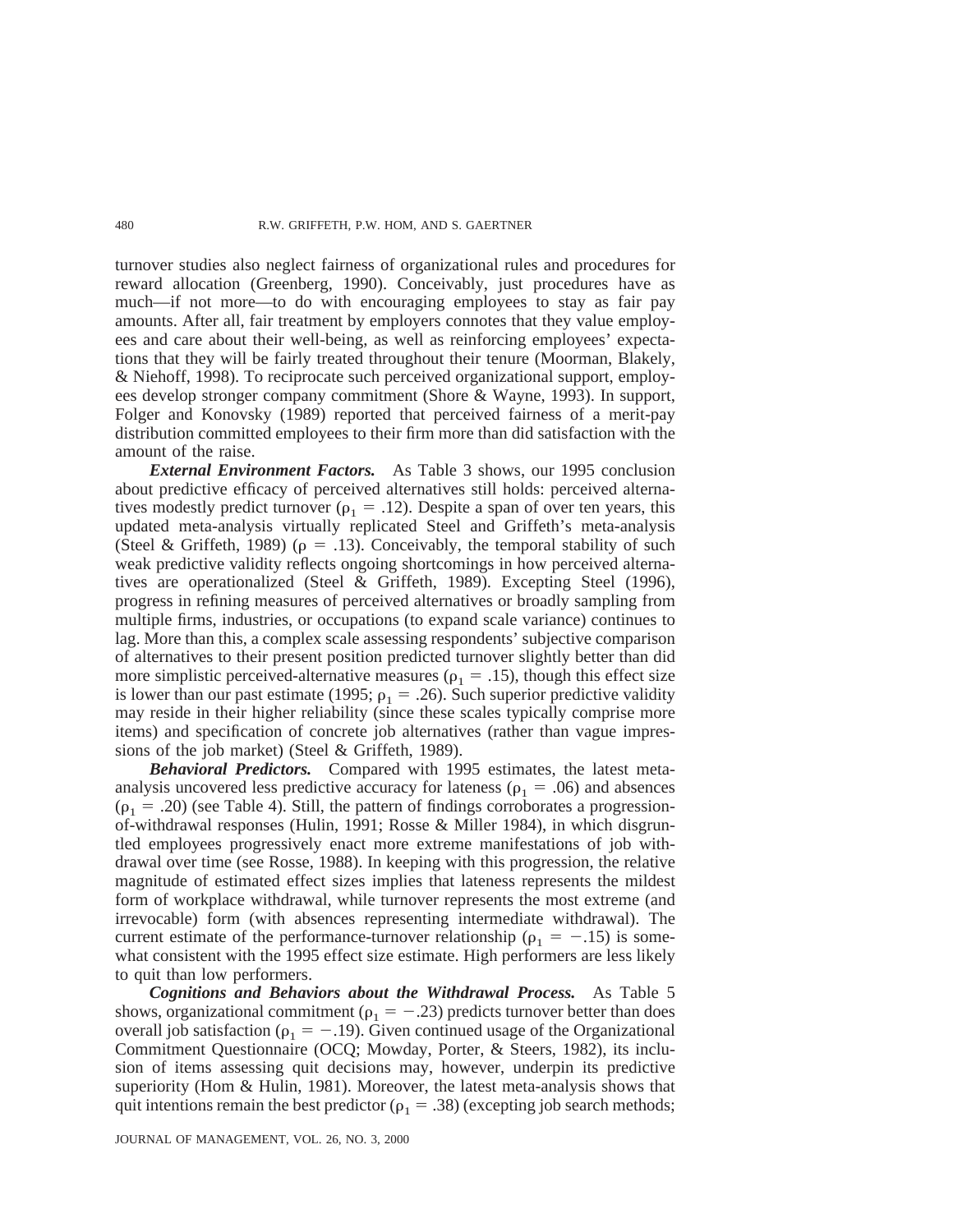discussed next), outpredicting withdrawal cognitions (though this broad construct outperforms search intentions and thoughts of quitting). Importantly, newer operationalizations of job search are yielding remarkable levels of predictive efficacy—ranging from .23 to .47. Early operationalizations assessed whether or not leavers carried out a job search or how much effort they spent searching (Hom, Griffeth, & Sellaro, 1984). Borrowing from the job search literature (cf. Schwab, Rynes, & Aldag, 1987), recent investigations have considered the methods that leavers use to find other jobs. To illustrate, Kopelman, Rovenpor, and Millsap's Job Search Behavior Index (JSBI) (Kopelman, Rovenpor, & Millsap, 1992) assesses the various ways job seekers locate alternatives (mailing resumes, contacting employment agencies), while Blau's scale (Blau, 1993, 1994) taps "preparatory" and "active" job search. Preparatory search represents the effort to gather job search information (e.g., obtain potential job leads from relatives or current colleagues, prepare a resume), while active search refers to various means of soliciting jobs (e.g., mailing out resumes, telephoning prospective employers). Owing to their impressive predictions (cf. Blau, 1993; Kopelman et al., 1992), our updated meta-analysis incorporates these more sophisticated measures of job pursuit. Though computed on two studies, the high effect size for search methods warrants continued attention to the specific sources that leavers use to find jobs (cf. Blau, 1994). Indeed, this behavioral construct may develop into a more important turnover predictor in the years ahead as two trends are facilitating the translation of job search into turnover for job seekers. That is, the currently low joblessness rate—the lowest in nearly 40 years—and the growing use of the Internet for job hunting will make it easier for prospective leavers to find other work (Gross, 1998; Useem, 1999).

## *Moderator Tests*

Tables 1 to 5 also report findings from the tests for unsuspected moderators. On the whole, moderator findings tempered most generalizations, showing that many effect sizes changed across settings or populations. Specifically, most indices of the contribution of artifactual to observed variance fell below the 75% threshold value and many Q-statistics were significant. In combination, these tests reveal that statistical artifacts did not entirely underlie between-study variation in correlations. As explained above, we tested a priori specified moderators with those studies appearing in the 1990s and only for predictor-quit correlations derived from 10 or more samples. Eight predictors met this latter condition: age, organizational tenure, overall satisfaction, pay, perceived job alternatives, performance, commitment, and quit intentions. We excluded perceived alternatives from further moderator testing because the unsuspected moderator analyses concluded that statistical artifacts underpinned most of the variance in observed correlations.<sup>3</sup>

As outlined earlier, we conducted tests for moderators specified a priori in two steps. In the first step, we correlated moderators with antecedent effect sizes. Table 6 shows correlations between antecedent-turnover relationships and moderators that are not measurement attributes of antecedents (e.g., sample demographic traits), whereas Table 7 reports correlations involving moderators that are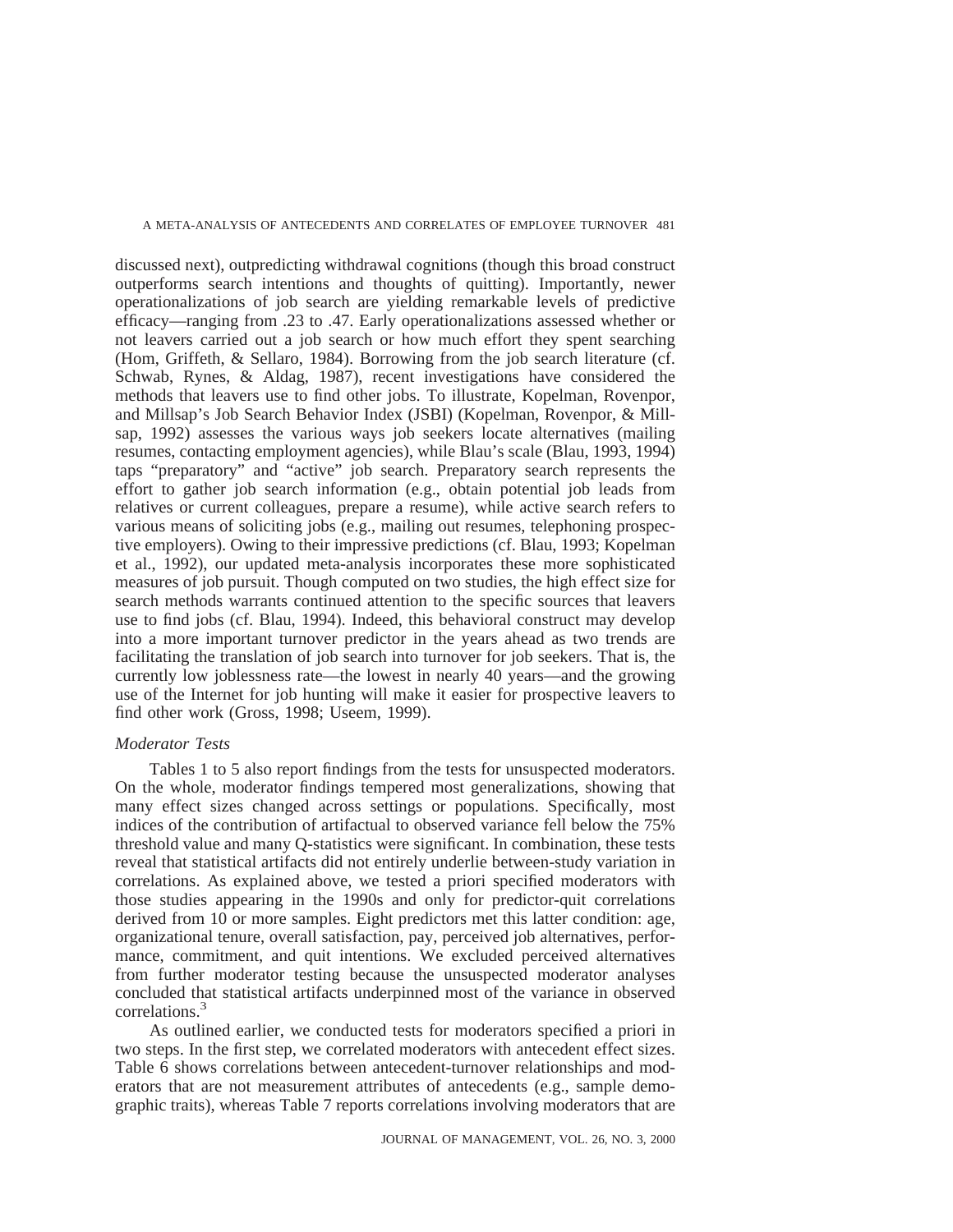scale properties (e.g., reliability). In the second step, we performed subgroup analyses on moderators deemed significant by correlational analyses in the first step. Tables 8 to 11 present the subgroup analyses.

According to the results presented in Table 6, gender composition  $(r = .70)$ and proportion of executives  $(r = .64)$  represented in the samples moderated age-turnover correlations. As subgroup correlations in Table 8 attest, higher concentrations of men and executives attenuated the negative age-turnover relationship. This finding may reflect the relatively greater financial ability of men and executives to retire early (or, alternatively, their greater vulnerability to corporate downsizing pressures, which encourage highly paid employees to leave; Munk, 1999). Employee age  $(r = .49)$  moderated the tenure-turnover correlation (Table 6), such that this inverse relationship is less negative in older populations (see Table 8). This moderating effect may exist because older samples have greater tenure and, thus, are more homogeneous with respect to tenure. Such homogeneity would diminish the tenure-turnover correlation.

Table 6 also shows that deviation of the turnover base rate from 50% moderated the pay-turnover relationship ( $r = -.51$ ). That is, increasing quit rates (approaching 50%) decrease the (negative) pay-turnover correlation, though the *Z*-test (.99,  $p > .10$ ) failed to verify that subgroup correlations significantly varied (Table 9). Besides this, turnover lag  $(r = .50)$  and performance-contingent rewards  $(r = .75)$  influenced the performance-quit relationship (see Table 6). As Table 9 reveals, a long time lag between when performance and turnover are measured weakened the inverse performance-quit relationship. Significantly, the performance-turnover correlation is negative  $(p=-.20)$  when reward contingencies exist, but positive when contingencies are absent ( $\rho = .07$ ; Table 9). Thus, when high performers are not (or insufficiently) rewarded, they leave. Though based on fewer studies, this finding further supports Williams and Livingstone's conclusion: Reward contingency moderates the performance-quit relationship (Williams & Livingstone, 1994).

Next, sample size  $(r = -.39)$  and turnover lag  $(r = -.41)$  moderated the commitment-turnover relationship. The negative commitment-turnover correlation shrank with large samples and long time lags between survey assessment of commitment and turnover data collection, but *Z*-tests did not detect significant subgroup differences (see Table 10). Finally, Table 6 indicates that sample size  $(r = .62)$ , turnover lag  $(r = .58)$ , and military-nonmilitary distinctions  $(r = .65)$ were significantly related to quit intentions' effect size. All the same, Table 10 subgroup tests only substantiated that military-civilian occupational differences across studies moderated the intention-behavior relationship. As Hom et al. (1992) and Steel and Ovalle (1984) observed, military personnel ( $\rho = .46$ ) can more readily translate their termination decisions into leaving than can civilians  $(\rho = .34)$ .

The results exhibited in Table 7 show the correlations of measurement attributes with effect sizes. Organizational Commitment Questionnaire usage (*r* 5  $-0.45$ ), self-developed scales ( $r = 0.58$ ), and scale reliability ( $\alpha$ ;  $r = -0.45$ ) significantly predicted commitment-turnover relationships. The subgroup tests in Table 10 corroborated only the first two moderators. Therefore, assessing orga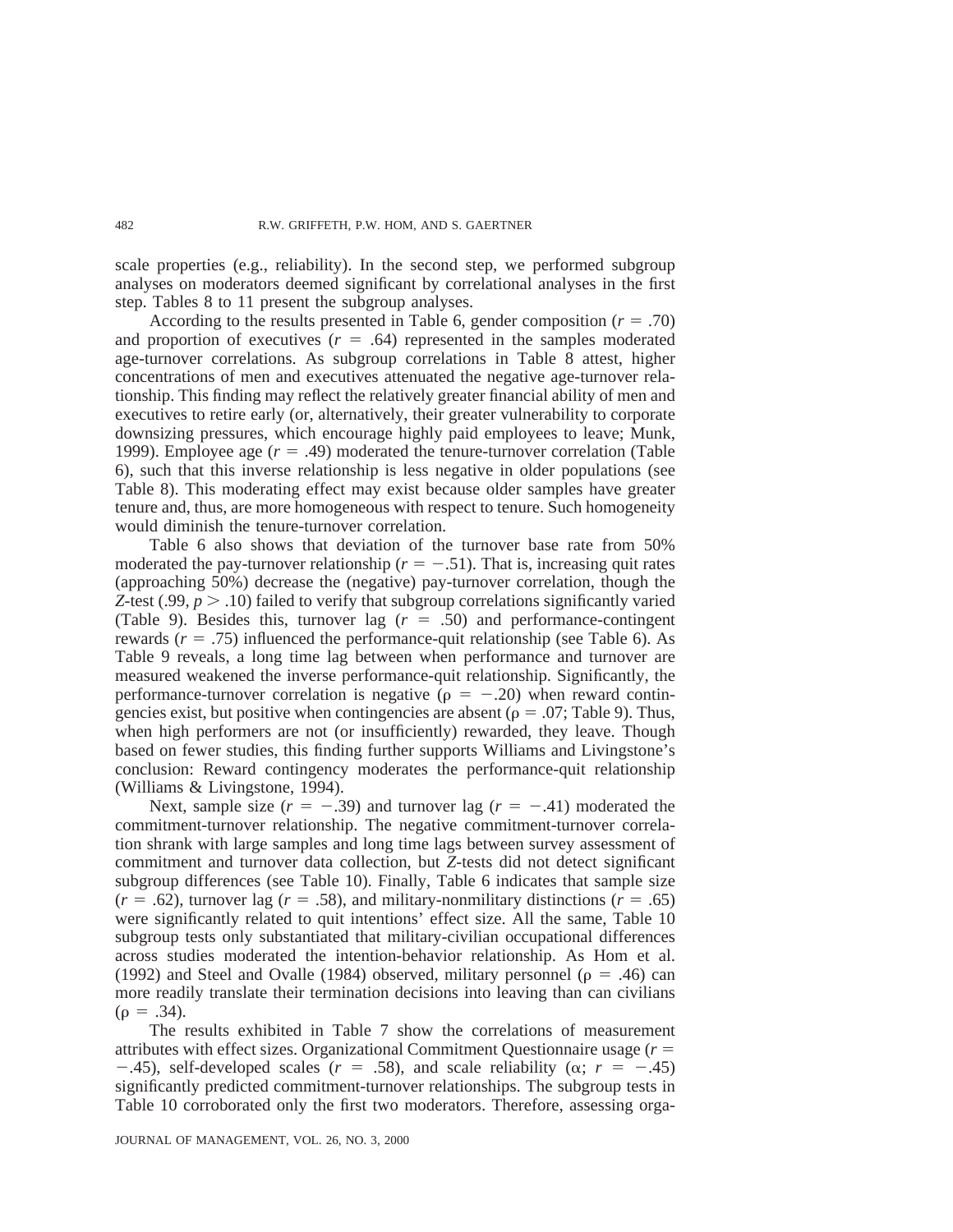nizational commitment with the OCQ ( $\rho = -.27$ ), rather than other commitment scales ( $p=-.12$ ), best promotes its predictive strength. Beyond this, established commitment measures generate higher predictive validity ( $\rho = -.27$ ) than do ad hoc measures ( $\rho=-.07$ ).

# **Summary and Conclusion**

This latest comprehensive meta-analysis confirmed well-established findings, as well as generated new findings. For the most part, our results reconfirmed the relative predictive strength of turnover determinants found in past metaanalyses and proposed by existing theoretical perspectives (e.g., Hom & Griffeth, 1995; Kim, Price, Mueller, & Watson, 1996; Mobley, Griffeth, Hand, & Meglino, 1979; Price & Mueller, 1986; Steers & Mowday, 1981). Once again, proximal precursors in the withdrawal process were shown to be among the best predictors of turnover. These predictors include job satisfaction, organizational commitment, job search, comparison of alternatives, withdrawal cognitions, and quit intentions. Our meta-analysis also demonstrated small to moderate effect sizes for predictors, which prevailing theories presume to be more distal in the termination process (e.g., Hom & Griffeth, 1995; Mobley, 1977; Price & Mueller, 1986). Such distal determinants include characteristics of the work environment, such as job content, stress, work group cohesion, autonomy, leadership, and—to a lesser extent distributive justice and promotional chances. Distal causes also represent factors external to the firm, such as alternative job opportunities. Few demographic attributes meaningfully predicted turnover, the exceptions being company tenure and number of children. Nonetheless, weighted applicant blanks—special coding of applicant descriptions of their demographic (and other background) traits—can effectively predict resignations. Moreover, other behaviors (namely, lateness, absenteeism, and job performance) can foreshadow turnover.

Several results obtained here merit further discussion. First, our updated meta-analysis discovered that job search methods can predict quits as well as do quit intentions and withdrawal cognitions. Quite possibly, leavers engage in a series of withdrawal decisions and behaviors during the termination process. Following a hierarchical means-end structure, more general withdrawal cognitions drive specific withdrawal intentions and such corresponding acts as search decisions and choice of specific job offers (Sager, Griffeth, & Hom, 1998; Tubbs & Ekeberg, 1991). That is, a general decision to leave (the construct most typically measured) is initiated by job dissatisfaction. This decision, in turn, may lead to preparatory job search in which "the employee determines the availability of 'greener pastures'..." (Blau, 1993: 316). "In the second (active) cycle the employee determines the 'accessibility of those greener pastures'..." (Blau, 1993: 316). After finding superior alternatives, prospective leavers would decide to accept a particular job offer and resign on a specific date (these decisions are more concrete than the initial decision to leave). Consequently, measures of search methods are relatively accurate turnover predictors because they reflect this latter cycle, which is closer in time to actual exits. Unfortunately, with only two studies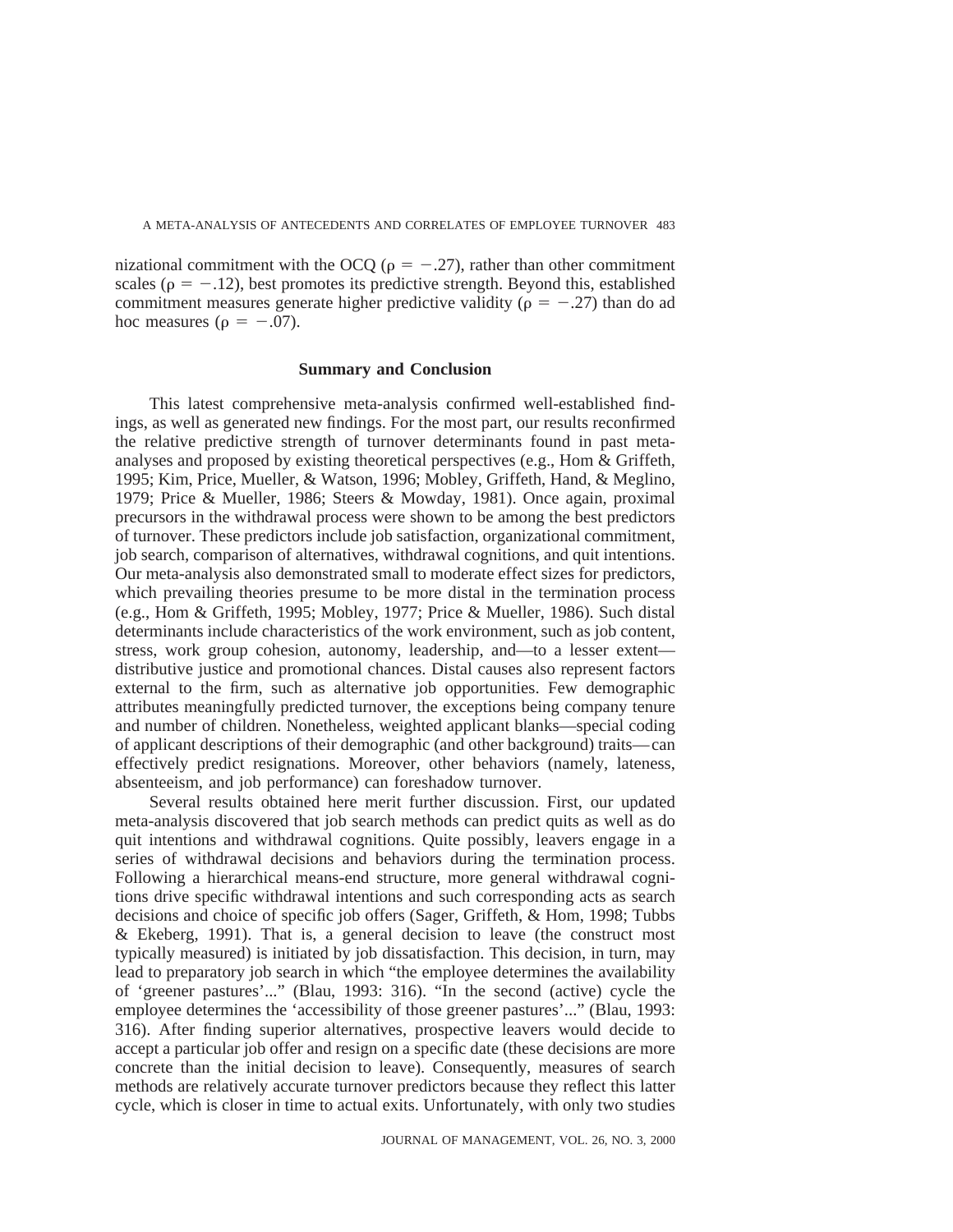of search methods, little can be concluded with certainty (though there is reason for optimism).

Second, the present moderator tests divulged an important role for time lag between predictor and turnover assessments, although subgroup analyses revealed that lag time moderated only the performance effect size. By comparison, the moderating effects of turnover base rate were negligible, though their effects are presumed to be pervasive (Steel & Griffeth, 1989). Indeed, apprehension over poor quit rates has often motivated researchers to collect turnover data many months after predictor measurement (commonly, a 12-month lag). To maximize the behavioral base rate (and thus turnover predictions), they adopt long measurement windows to allow for more leavers to be included in their analysis. Nonetheless, the beneficial effects of expanded termination rates on improved predictive accuracy may be overstated. According to our decision rule for documenting moderators (which requires that both correlational and subgroup analyses agree), the turnover rate did not influence any predictor-quit relationship. Consistent with this conclusion, a comparison of effect sizes with and without base-rate corrections ( $\rho_1$  vs.  $\rho_2$  in Tables 1 to 5) suggests that correcting for turnover rate barely raised most effect sizes.

Taken together, these findings imply that the routine practice of prolonging the measurement lag to boost quit rates may prove counterproductive. In other words, expanding the lag time—during which measured predictor values become less relevant as predictor values change—may more than offset the gain in predictive strength produced by higher turnover rates. Perhaps a more fruitful approach would be to specify the temporal duration of antecedents' effects and collect turnover data during this period when they have their maximal impact, while insuring that the quit rate achieves some minimum (e.g.,  $10\%$  to  $15\%$  quit rates). We are not recommending that researchers ignore base rates since the variance of a criterion obviously affects its predictability. We are, however, suggesting that waiting too long to maximize the turnover rate can attenuate the predictive accuracy of measured determinants (as the present meta-analysis also established). Unfortunately, that minimum threshold base rate is unknown. Future research, possibly using Monte Carlo simulation, might pinpoint which combination of lag time and base rate yields optimal prediction given their opposing effects on predictive efficacy. Alternatively, logistic regression or survival analysis may prove superior techniques for handling extreme quit rates (besides being more appropriate for analyzing a dichotomous criterion) (Huselid & Day, 1991; Morita, Lee, & Mowday, 1993).

Third, the findings regarding women's quit rates help to dispel common stereotypes regarding their instability on the job (Royalty, 1998). The latest estimate of the gender-turnover correlation indicates that their turnover rate is similar to that of men. Other evidence showing that gender moderates the age-turnover relationship demonstrates that women are more likely to *remain* as they age than are men. Perhaps domestic duties for women—who traditionally assume primary responsibility for household chores and child care—decrease as they age. Although child-bearing or -rearing often prompts younger women to abandon paid employment (cf. Royalty, 1998), these responsibilities (and their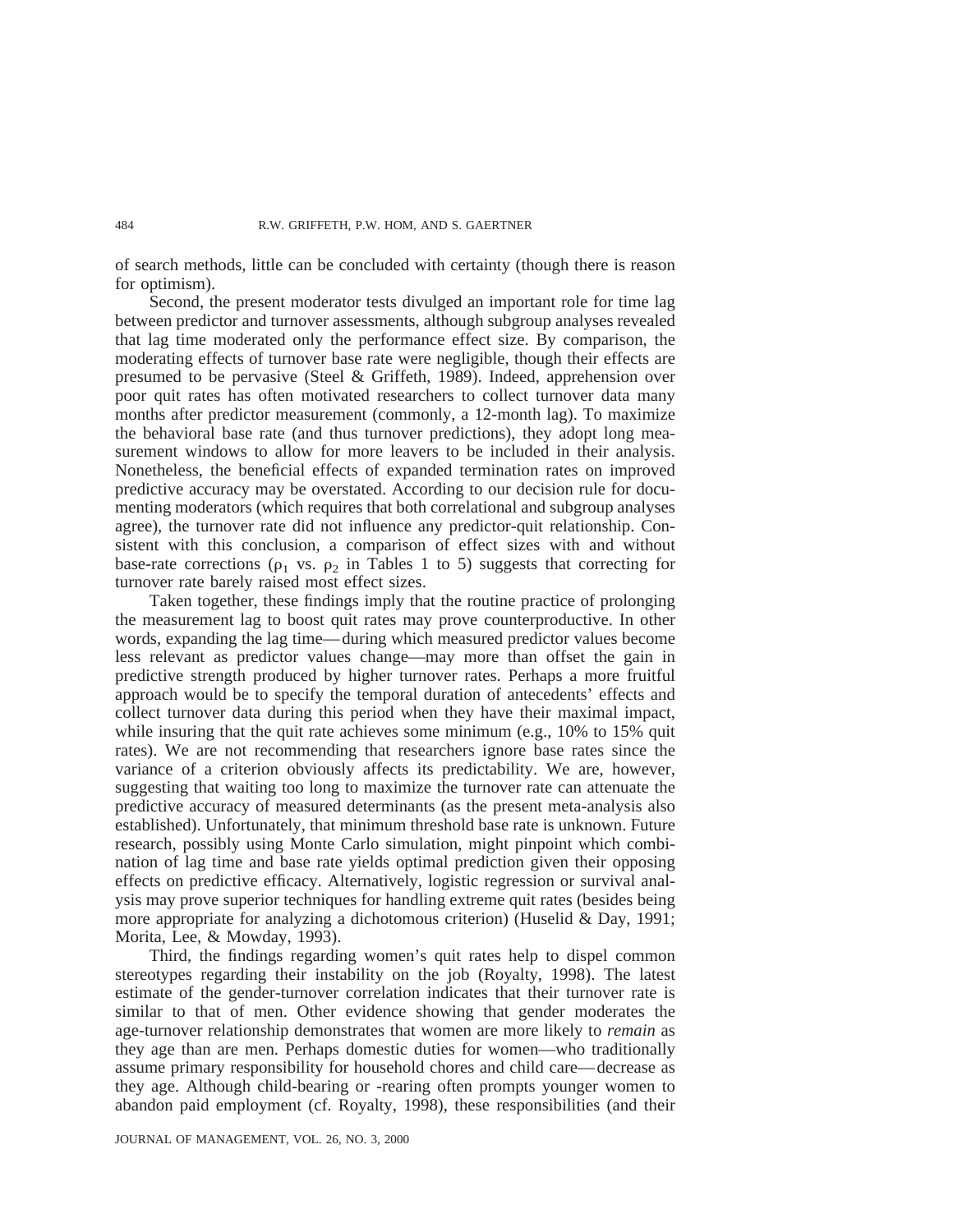control over women's workforce participation) diminish as children grow up. Thus, we are suggesting a second moderator for future research to examine: family responsibilities and their role in the female and male age-retention relationships. Also, it would be interesting to see if these results are mirrored for men having primary family obligations.

Fourth, the role of contingent rewards helped to explain the performanceturnover relationship and to illustrate the importance of merit-based reward systems for retaining high performers. Those who argue for such compensation plans appear to be correct. Indeed, this finding might temper the widespread enthusiasm for collective and team incentives. Where collective reward programs replace individual incentives, their introduction may actually stimulate greater exits among high performers (Milkovich & Newman, 1999).

Fifth, the importance of scale quality was demonstrated in moderator tests of the commitment-turnover relationship. Despite the availability of validated commitment scales, some researchers continue to use ad hoc measures, in turn jeopardizing predictive effectiveness. We hope the present study discourages this practice.

Sixth, the moderator role of military-nonmilitary on the intention to quit– turnover relationship is intriguing. Civilian employers might adopt an employment contract akin to military reenlistment that obligates employees to remain for a certain period of employment (which also obligates employers to provide limited job security; Mobley et al., 1979). Like professional sports, schools and universities already require their teachers and professors to sign one-year (or multi-year) contracts to discourage resignations during a fixed period. Similarly, fast-food restaurants have combined such contractual obligations with a pay bonus if employees remain for a specified duration. Clearly, there are benefits of this approach in that it could make turnover more predictable (improving human resource planning) and provide for a more stable workforce.

Though among the most thorough in the turnover literature, our metaanalysis nonetheless omitted some determinants that have been examined in recent meta-analyses. For example, we did not consider the "Big Five Personality Factors" (e.g., Digman, 1990), several of which (e.g., conscientiousness, agreeableness, openness to experience) can predict turnover or tenure (Barrick & Mount, 1991) because of the very small number of studies using personality predictors. In a recent study, Barrick and Mount (1996) found that these personality dimensions can exhibit even higher predictive validity for long-haul truck drivers. Specifically, conscientious and emotionally stable truckers are less likely to leave. The uncorrected correlation between those two personality traits and turnover (measured six months after personality testing) was about  $-.20$ . These encouraging findings suggest that individuals with high turnover propensities can be identified prior to organizational entry.

Our investigation also excluded job interviews, because two recent metaanalyses examined interviews as predictors of turnover. Briefly, one meta-analysis (McDaniel, Whetzel, Schmidt, & Maurer, 1994) found that interviews modestly predict job tenure. The sample-size weighted average correlation corrected for measurement error was .13. Since this effect size was obtained from myriad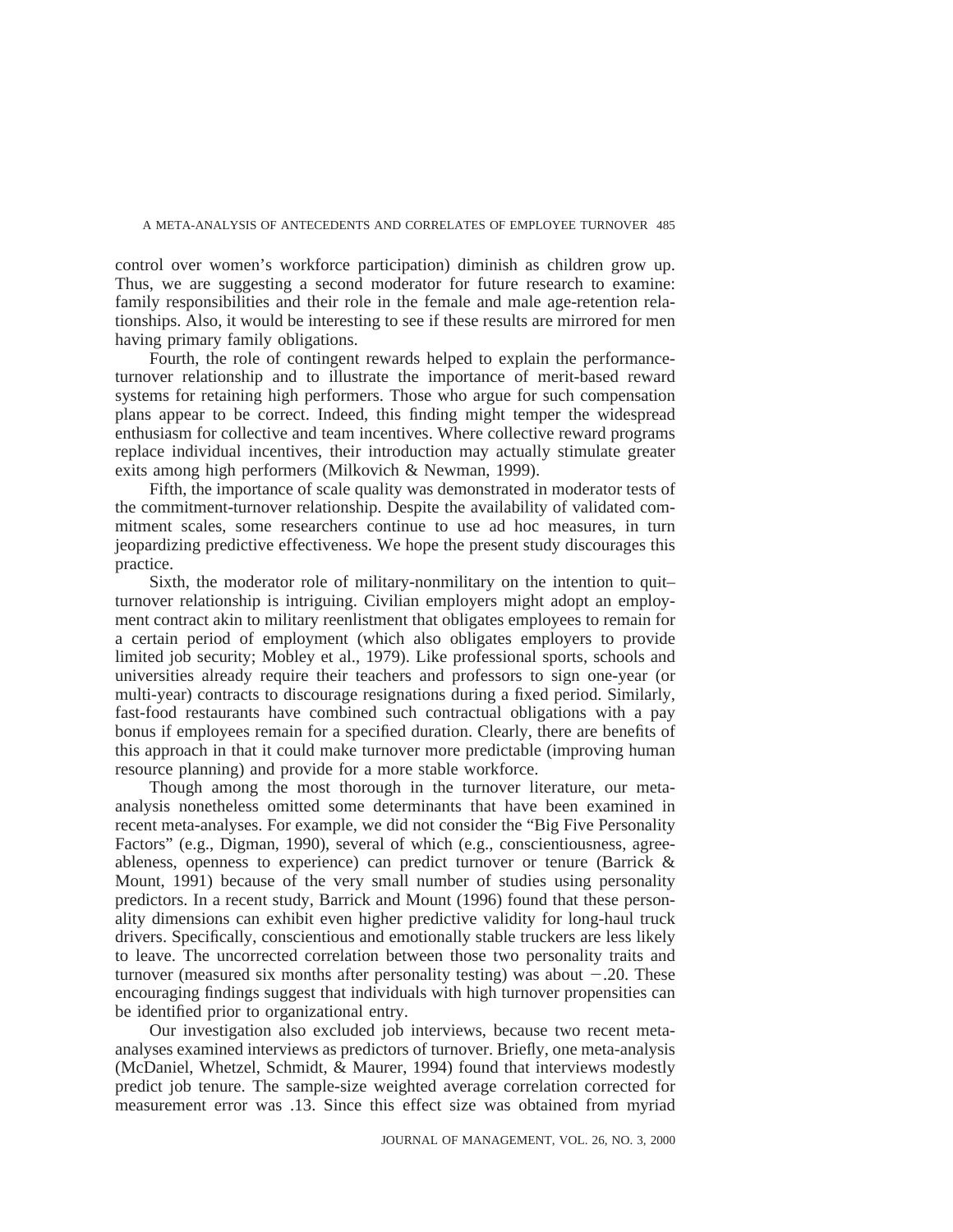structured and unstructured interviews, even stronger effect sizes might be derived from a meta-analysis of only structured interviews. Indeed, Schmidt and Rader (1999) later documented that an empirically developed structured telephone interview can accurately forecast tenure. The sample-size weighted average correlation corrected for unreliability and range restriction was an impressive .39.

In conclusion, these meta-analytical findings carry significant theoretical and practical implications. First, the findings suggest which managerial interventions may most effectively deter quits. They provide a stronger empirical foundation for prescriptions than do anecdotal evidence or speculation, the prime basis for popular advice. These results also identify robust causal antecedents that any viable model of turnover should incorporate. All the same, our meta-analysis revealed the limits to generalizations for causes of turnover. Moderator tests indicate that the effect sizes of nearly all determinants, including the direction of their effects, can vary widely across situations and populations. Such pervasive variability implies that greater theoretical attention should be paid to moderators, besides offering universal turnover formulations.

#### **Notes**

- 1. A complete listing of all articles included in this meta-analysis can be obtained from the first author.
- 2. When testing sample size, reliability, and quit base rate as moderators, such correction or weighting of correlations would have undermined the moderator tests. That is, we would not be able to detect those moderators if we had controlled or corrected for them when calculating moderator test statistics.
- 3. Results from the meta-analysis of studies conducted in the 1990s can be obtained from the first author.

## **References**

- Allen, N. J., & Meyer, J. P. 1990. The measurement and antecedents of affective, continuance and normative commitment to the organization. *Journal of Occupational Psychology*, 63: 1–18.
- Aquino, K., Griffeth, R. W., Allen, D. G., & Hom, P. W. 1997. Outcome and supervisory satisfaction as predictors of turnover: A test of a referent cognitions models. *Academy of Management Journal*, 40: 1208–1227.
- Barrick, M. R., & Mount, M. K. 1991. The big five personality dimensions and job performance: A metaanalysis. *Personnel Psychology*, 44: 1–26.
- Barrick, M. R., & Mount, M. K. 1996. Effects of impression management and self-deception on the predictive validity of personality constructs. *Journal of Applied Psychology*, 81: 261–272.
- Bass, A. R., & Ager, J. 1991. Correcting point-biserial turnover correlations for comparative analysis. *Journal of Applied Psychology*, 4: 595–598.
- Blau, G. 1993. Further exploring the relationship between job search and voluntary individual turnover. *Personnel Psychology*, 46: 313–330.
- Blau, G. 1994. Testing a two-dimensional measure of job search behavior. *Organizational Behavior and Human Decision Processes*, 59: 288–312.
- Bluedorn, A. 1982. A unified model of turnover from organizations. *Human Relations*, 35: 135–153.
- Cohen, A. 1993. Organizational commitment and turnover: A meta-analysis. *Academy of Management Journal*, 36: 1140–1157.
- Cotton, J. L., & Tuttle, J. M. 1986. Employee turnover: A meta-analysis and review with implications for research. *Academy of Management Review*, 11: 55–70.
- Cox, T. H., & Blake, S. 1991. Managing cultural diversity: Implications for organizational competitiveness. *Academy of Management Executive*, 5: 45–56.
- Digman, J. M. 1990. Personality structure: Emergence of the five-factor model. *Annual Review of Psychology*, 41: 417–440.
- Folger, R., & Konovsky, M. A. 1989. Effects of procedural and distributive justice on reactions to pay-raise decisions. *Academy of Management Journal*, 32: 115–130.
- Greenberg, J. 1990. Employee theft as a reaction to underpayment inequity: The hidden cost of pay cuts. *Journal of Applied Psychology*, 75: 561–568.

JOURNAL OF MANAGEMENT, VOL. 26, NO. 3, 2000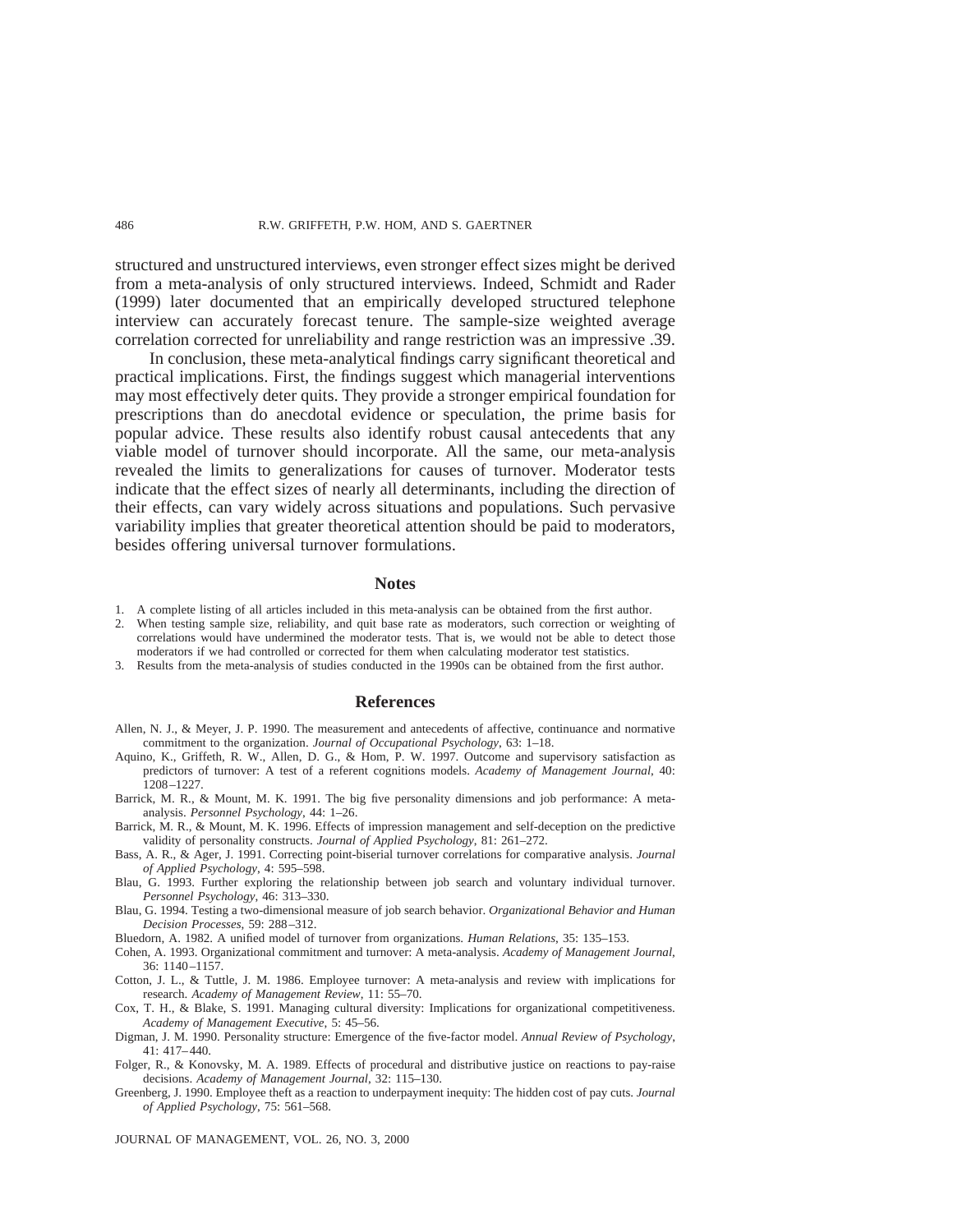A META-ANALYSIS OF ANTECEDENTS AND CORRELATES OF EMPLOYEE TURNOVER 487

- Gross, S. E. 1998, November/December. What's a compensation manager to do in an era of full employment? *ACA News*, 6–8.
- Hom, P. W., Caranikas-Walker, F., Prussia, G. E., & Griffeth, R. W. 1992. A meta-analytical structural equation analysis of a model of employee turnover. *Journal of Applied Psychology*, 77: 890–909.

Hom, P. W., & Griffeth, R. W. 1995. *Employee turnover*. Cincinnati, OH: South-Western.

- Hom, P. W., Griffeth, R. W., & Sellaro, L. 1984. The validity of Mobley's (1977) model of employee turnover. *Organizational Behavior and Human Performance*, 1984, *34*, 141–174.
- Hom, P. W., & Hulin, C. W. 1981. A competitive test of the prediction of reenlistment by several models. *Journal of Applied Psychology*, 66: 23–39.
- Huffcutt, A. L., Arthur, Jr, W., & Bennett, W. 1993. Conducting meta-analysis using the PROC MEANS procedure in SAS. *Educational and Psychological Measurement*, 53: 119–131.
- Hulin, C. L. 1991. Adaptation, persistence, and commitment in organizations. In M. D. Dunnette & L. M. Hough (Eds.), *Handbook of industrial and organizational psychology* (2<sup>nd</sup> ed., Vol.2). Palo Alto, CA: Consulting Psychologists Press.
- Hunter, J. E., & Schmidt, F. L. 1990. *Methods of meta-analysis: Correcting error and bias in research findings*. Newbury Park, CA: Sage.
- Hunter, J. E., Schmidt, F. L., & Jackson, G. B. 1982. *Meta-analysis: Cumulating research findings across studies*. Beverly Hills, CA: Sage.
- Huselid, M. A., & Day, N. E. 1991. Organizational commitment, job involvement, and turnover: A substantive and methodological analysis. *Journal of Applied Psychology*, 76: 380–391.
- Irving, P. G., & Meyer, J. P. 1994. Re-examination of the met-expectations hypothesis: A longitudinal analysis. *Journal of Applied Psychology*, 79: 937–949.
- Kemery, E. R., Dunlap, W. P., & Griffeth, R. W. 1988. Correction for variance restriction in point-biserial correlations. *Journal of Applied Psychology*, 73: 688–691.
- Kim, S., Price, J. L., Mueller, C. W., & Watson, T. W. 1996. The determinants of career intent among physicians at a U.S. air force hospital. *Human Relations*, 49: 947–975.
- Kopelman, R. E., Rovenpor, J. L., & Millsap, R. E. 1992. Rationale and construct validity evidence for the Job Search Behavior Index: Because intentions (and new year's resolutions) often come to naught. *Journal of Vocational Behavior*, 40: 269–287.
- McDaniel, M. A., Whetzel, D. L., Schmidt, F. L., & Maurer, S. D. 1994. The validity of employment interviews: A comprehensive review and Meta-analysis. *Journal of Applied Psychology*, 79: 599–616.
- Milkovich, G. T., & Newman, J. M. 1999. *Compensation* (6<sup>th</sup> ed.). Homewood, IL: BPI/Irwin.
- Miller, J., Hom, P., & Gomez-Mejia, L. 1999. The High Costs Of Low Wages: Do Maquiladora Compensation Practices Reduce Turnover Among Mexican Production Workers? School of Business Administration, University of Wisconsin, Milwaukee, WI.
- Mobley, W. H. 1977. Intermediate linkages in the relationship between job satisfaction and employee turnover. *Journal of Applied Psychology*, 77: 237–240.
- Mobley, W. H., Griffeth, R. W., Hand, H. H., & Meglino, B. M. 1979. Review and conceptual analysis of the employee turnover process. *Psychological Bulletin*, 86: 493–522.
- Moorman, R. H., Blakely, G. L., & Niehoff, B. P. 1998. Does perceived organizational support mediate the relationship between procedural justice and organizational citizenship behavior. *Academy of Management Journal*, 41: 351–357.
- Morita, J. G., Lee, T. W., & Mowday, R. T. 1993. The regression-analog to survival analysis: A selected application to turnover research. *Academy of Management Journal*, 36: 1430–1464.
- Mowday, R. T., Porter, L. W., & Steers, R. M. 1982. *Employee-organization linkages*. New York: Academic Press.
- Munk, N. 1999, February 1. Finished at forty. *Fortune*, 139.
- Price, J. L., & Mueller, C. W. 1986. *Absenteeism and turnover of hospital employees*. Greenwich, CT: JAI Press.
- Rosse, J. G. 1988. Relations among lateness, absence, and turnover: Is there a progression of withdrawal? *Human Relations*, 41: 517–531.
- Rosse, J. G., & Miller, H. E. 1984. Relationship between absenteeism and other employee behaviors. In P. S. Goodman & R. S. Atkin (Eds.), *Absenteeism: New approaches to understanding, measuring, and managing employee absence*. San Francisco, CA: Jossey-Bass.
- Royalty, A. B. 1998. Job-to-job and job-to-nonemployment turnover by gender and educational level. *Journal of Labor Economics*, 16: 392–443.
- Sager, J. K., Griffeth, R. W., & Hom, P. W. 1998. A comparison of structural models representing turnover cognitions. *Journal of Vocational Behavior*, 53: 254–273.
- Sagie, A., & Koslowsky, M. 1993. Detecting moderators with Meta-analysis: An evaluation and comparison of techniques. *Personnel Psychology, 46: 629–640.*
- Schmidt, F. L., & Rader, M. 1999. Exploring the boundary conditions for interview validity: Meta-analytic validity findings for a new interview type. *Personnel Psychology*, 52: 445–464.